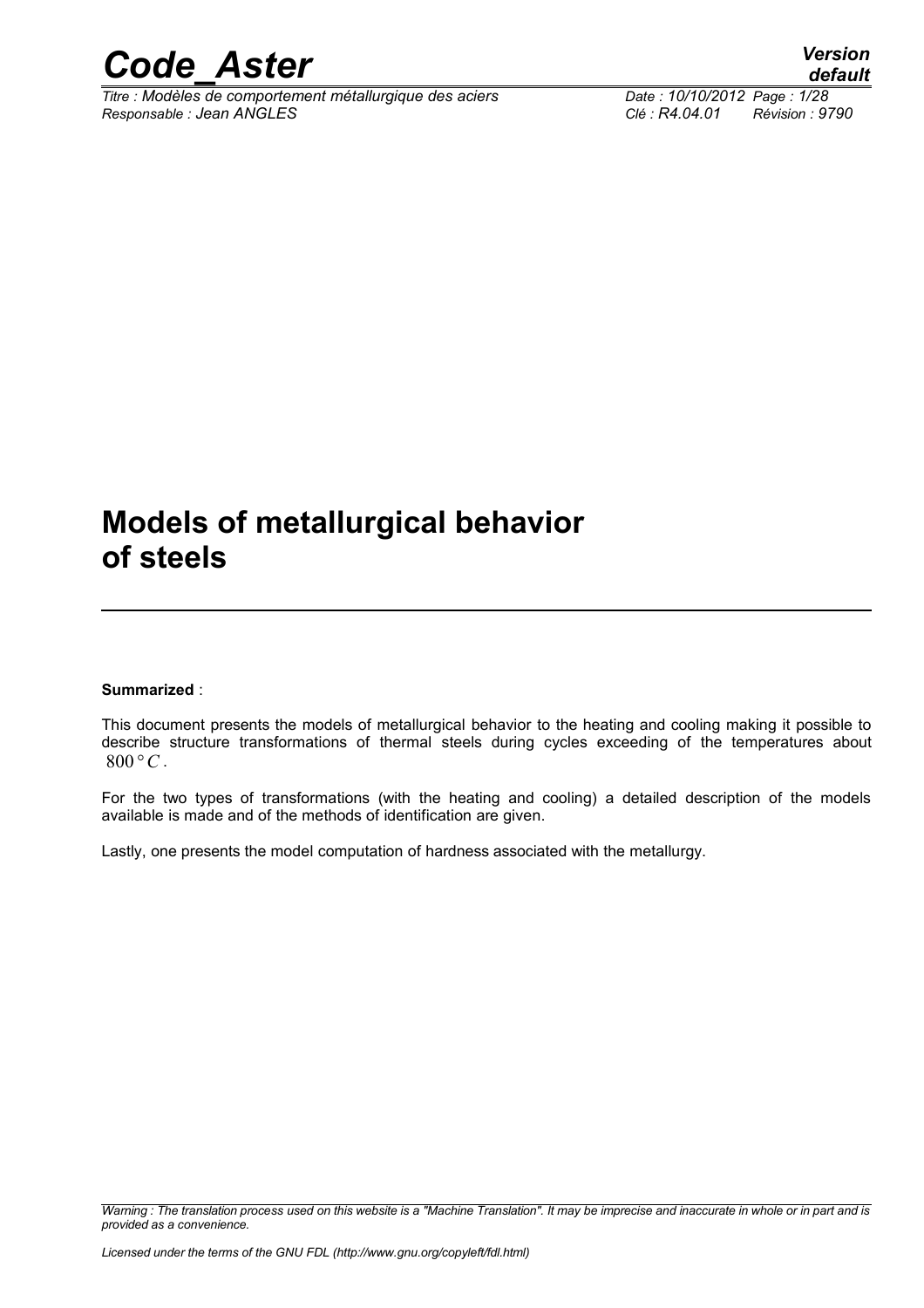*Titre : Modèles de comportement métallurgique des aciers Date : 10/10/2012 Page : 2/28 Responsable : Jean ANGLES Clé : R4.04.01 Révision : 9790*

### **Contents**

| 3.2.3 Effect of the austenitic size of grain on the kinetics of the transformations to the |
|--------------------------------------------------------------------------------------------|
|                                                                                            |
|                                                                                            |
| 3.3 Evaluating of the function of evolution starting from the data expérimentales14        |
| 3.3.1 Evaluating of the function of evolution for the stories expérimentales14             |
| 3.3.2 Computation of the advance of the transformations for a state quelconque14           |
|                                                                                            |
|                                                                                            |
|                                                                                            |
|                                                                                            |
|                                                                                            |
|                                                                                            |
|                                                                                            |
|                                                                                            |
|                                                                                            |
|                                                                                            |
|                                                                                            |
|                                                                                            |
|                                                                                            |
|                                                                                            |
|                                                                                            |

*Warning : The translation process used on this website is a "Machine Translation". It may be imprecise and inaccurate in whole or in part and is provided as a convenience.*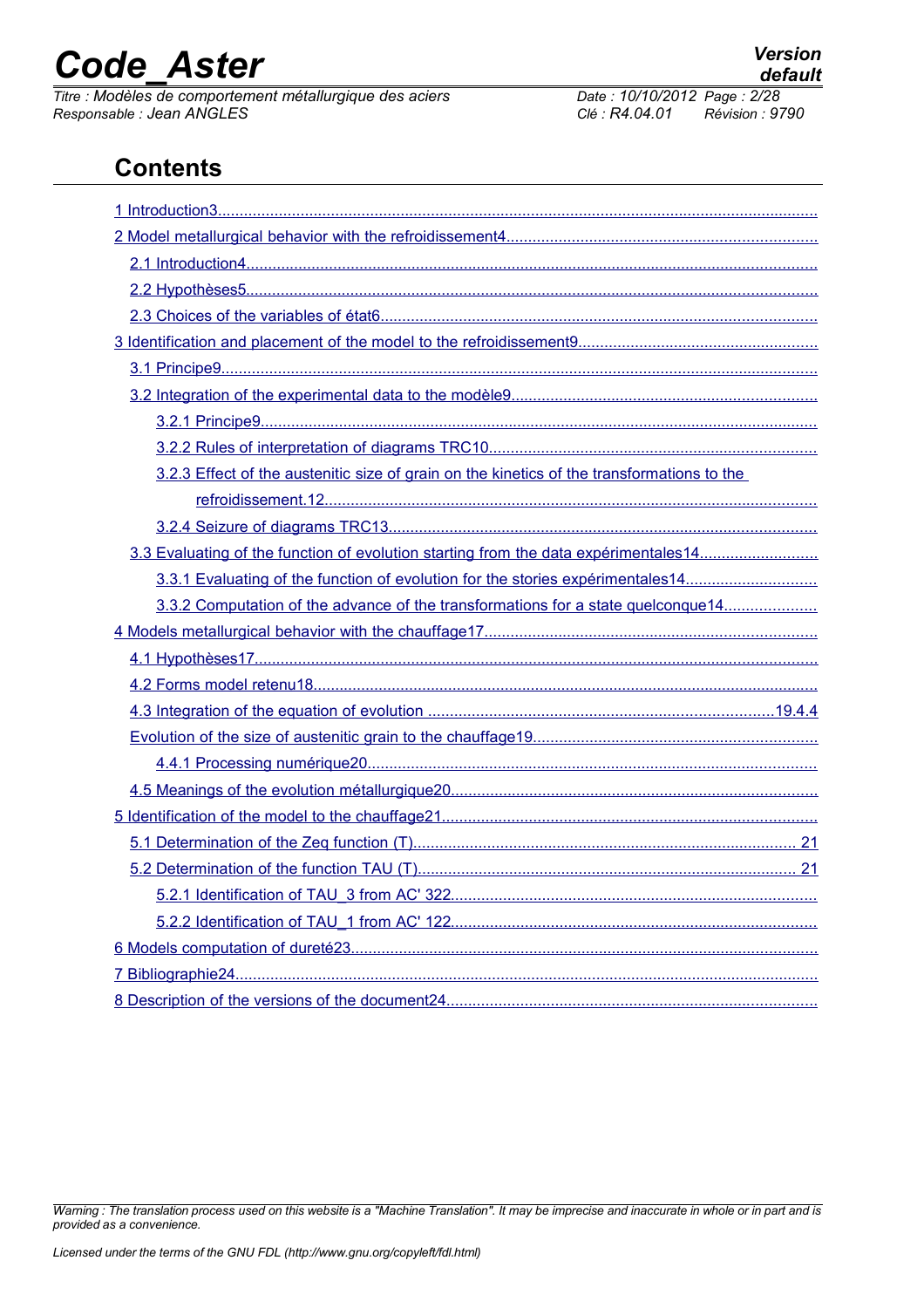*Titre : Modèles de comportement métallurgique des aciers Date : 10/10/2012 Page : 3/28 Responsable : Jean ANGLES Clé : R4.04.01 Révision : 9790*

### **1 Introduction**

<span id="page-2-0"></span>the operations of assembly and of thermomechanical processing that the metal components of the power stations REFERENCE MARK undergo, can generate, in the materials which constitute them, of the stress fields, known as residual, which exist before any loading of service. The metallurgical transformations and mainly structure transformations are an important cause of these stress fields because they modify the behavior (by modifying the physical characteristics) and generate thermomechanical requests within the materials which undergo them (latent heats, strains due to the differences in density of the various metallurgical phases).

These structure transformations are due essentially to the succession of a heating (often beyond 800 *°C* ) and of a more or less fast cooling of the parts during their fabrication. These thermal "cycles" can be desired (case of the heat treatments) or "undergone" (case of welding). In all the cases, they are very variable of a point to another of the part.

This document relates to the modelization of these structure transformations to the heating and cooling for low alloy steels and this, with a scale which, while remaining "reasonable" for the metallurgist, is easily usable by the mechanic.

This kind of modelization is realizable within *Code\_Aster* for all the elements (PLANE, AXIS, 3D) of the PHENOMENE "THERMAL" by the use of operator CALC META in "postprocessing" of a thermal computation of evolution. The behavior model dedicated to steel, by difference with that dedicated to the zircaloys, to use under key word COMP\_INCR of the operator is a relation "ACIER". For the definition of the metallurgical behavior of steel information of the command DEFI\_TRC and key word factor META\_ACIER under command DEFI\_MATERIAU is necessary. Lastly, the definition of the initial metallurgical state is realizable using command CREA\_CHAMP, under the key word factor ETAT\_INIT of operator CALC\_META. The computation of metallurgy is necessary to the realization of mechanical computations which take account of the mechanical consequences of these metallurgical phenomena [R4.04.02].

The models presented (with the heating and cooling) are formulated in the frame of the behavior models with local variables (or mémoratrices), and authorize a simple identification and rapid based on the experimental diagrams (diagrams TRC of Transformations in Continuous Cooling). The choice of the variables and the forms of the laws of evolution selected is given and the description of the placement of the models (method of identification) is also presented.

Lastly, one the model presents computation of hardness which can if necessary come to supplement metallurgical computations.

### **Note:**

- *The basic metallurgical notions necessary to comprehension of the general problem and the adopted approach are gathered in [bib1] and [bib2] where a study bibliographical of the problem will be also found.*
- *This document is extracted from [bib3] and [bib4] where one makes a more detailed presentation of the models and some elements of validation. More complete elements of validation can also be found in [bib5] for the model of cooling and in [bib14] for the model of hardness.*

*Warning : The translation process used on this website is a "Machine Translation". It may be imprecise and inaccurate in whole or in part and is provided as a convenience.*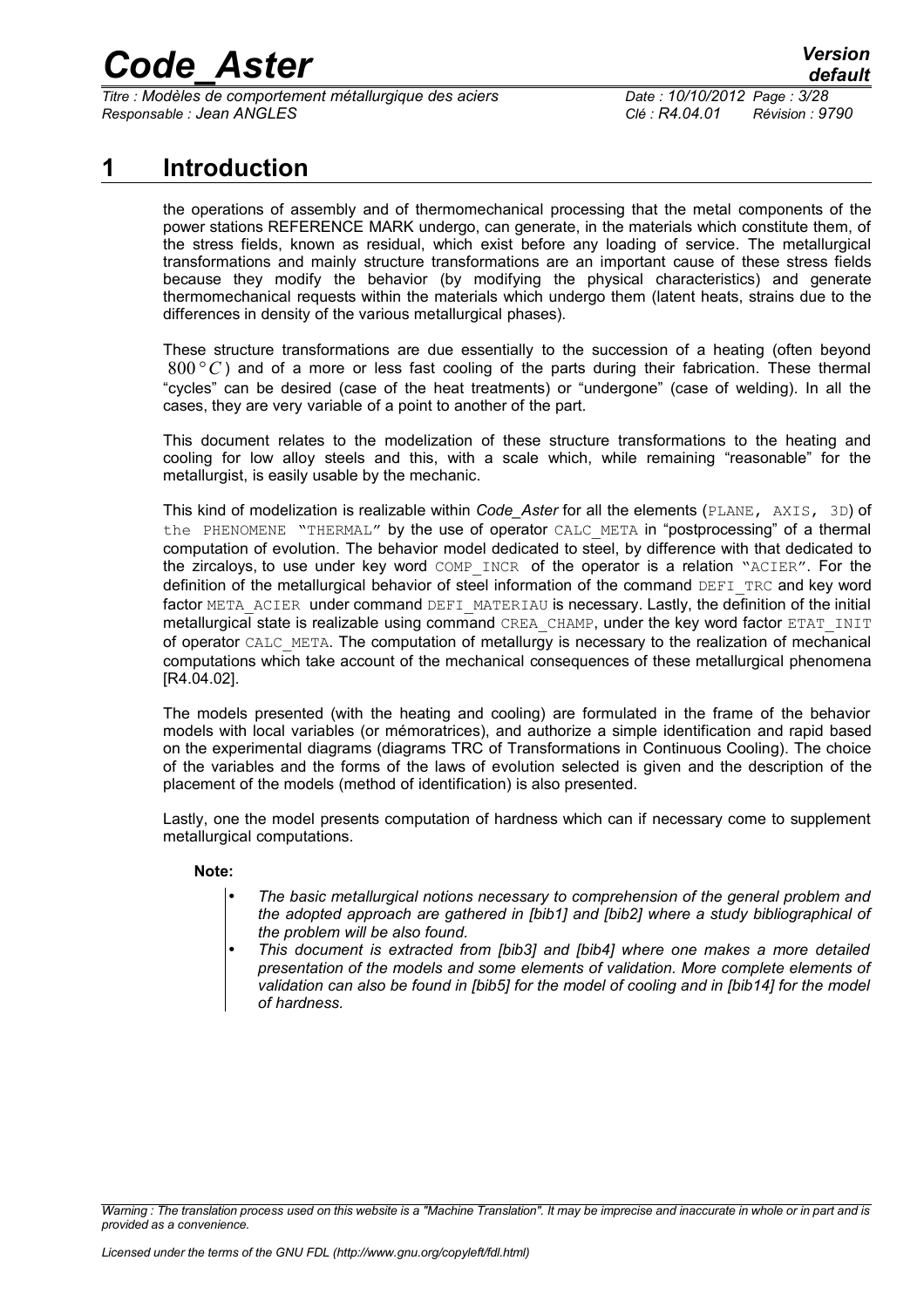*Titre : Modèles de comportement métallurgique des aciers Date : 10/10/2012 Page : 4/28 Responsable : Jean ANGLES Clé : R4.04.01 Révision : 9790*

### <span id="page-3-1"></span>**2 Model metallurgical behavior with cooling**

### **2.1 Introduction**

<span id="page-3-0"></span>On the basis of test of dilatometry [Figure 2.1-a], only knowledge, a given time, of the temperature of an undergoing steel of structure transformations does not allow to know its strain state. On the other hand, the steel reaction of such seems to be able to be described in the frame of the models of behavior to variables mémoratrices or interns [bib6]. Indeed, if one introduces:

- $Z = \langle Z_i : i = 1, p \rangle$  *p* uplet of the proportions of the possible metallurgical components present in a given  $M$  point and at one  $t$  time (here,  $Z_1+Z_2+Z_3+Z_4$  will be the proportions of ferrite, pearlite, bainite and martensite and the proportion of austenite *M* will be equal to:  $1-(Z_1+Z_2+Z_3+Z_4)$  );
- $\epsilon_*^{th}(T) = \alpha_\chi (T-T^\gamma)$ et  $\varepsilon_\alpha^{th}(T) = \alpha_\alpha (T-T^\gamma) + \Delta \, \varepsilon_{\alpha\gamma}(T^\gamma)$  thermal strains of austenite and the phases ferritic, perlitic, bainitic and martensitic; while noting:
	- $\cdot$   $\alpha_{y}$  the average thermal coefficient of thermal expansion of austenite;
	- $T^{\gamma}$  the reference temperature to which one considers  $\epsilon_{\gamma}^{th}$  null;
	- $\alpha_{\alpha}$  the average thermal coefficient of thermal expansion presumedly identical for ferrite, the pearlite, bainite and martensite;
	- $\Delta \varepsilon_{\alpha\gamma}^{\gamma}$  strain, with the temperature  $T^{\gamma}$ , of the phases ferritic, perlitic, bainitic and martensitic compared to austenite (by taking the latter like the phase of reference);
- if one considers, moreover, that the strain of a multiphase mixture can be obtained starting from the strains of each phase by a linear model of mixture, one can then describe the evolution of the strain state during a dilatometric test by:

$$
\varepsilon^{th}(Z,T) = \left(1 - \sum_{i=1}^{i=4} Z_i\right) \varepsilon_y^{th}(T) + \left(\sum_{i=1}^{i=4} Z_i\right) \varepsilon_a^{th}(T)
$$
\n
$$
= \left(1 - \sum_{i=1}^{i=4} Z_i\right) \left[\alpha_y \left(T - T^y\right)\right] + \left(\sum_{i=1}^{i=4} Z_i\right) \left[\alpha_a \left(T - T^y\right) + \Delta \varepsilon_{ay}^y\right].
$$
\n
$$
\text{Eq 2.1-1}
$$

the problem resides then in the determination of *Z* or, more precisely and in the frame of the simple materials with variables mémoratrices, in the determination of the function of evolution *f* such as:  $Z = f(T, Z, ...).$ 

To give an account of an effect the velocity of cooling on the evolution of structure transformations, we propose, in the frame of the simple materials with variables mémoratrices, a modelization of the metallurgical behavior of steels to the cooling which includes, a priori, *T*˙ among its variables of state.

*Warning : The translation process used on this website is a "Machine Translation". It may be imprecise and inaccurate in whole or in part and is provided as a convenience.*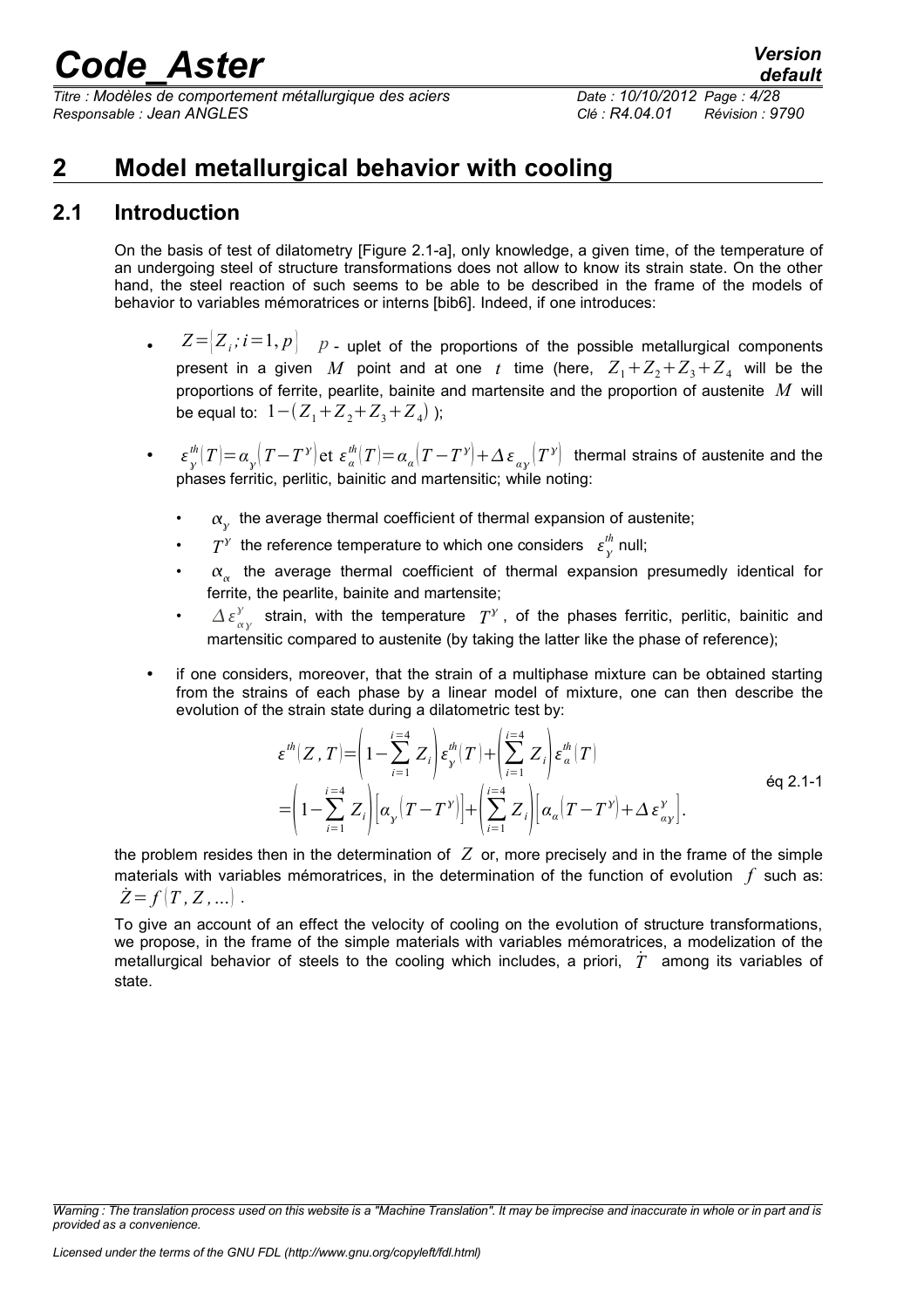*Titre : Modèles de comportement métallurgique des aciers Date : 10/10/2012 Page : 5/28 Responsable : Jean ANGLES Clé : R4.04.01 Révision : 9790*



**Appear 2.1-2.1-a2.1-a : Diagrammatic curves of dilatometry**

### **2.2 Assumptions**

<span id="page-4-0"></span>**H1** : *A steel likely to undergo structure transformations is a simple material with variables mémoratrices among which one can choose the quadruplet Z characterizing metallurgical structure in a given point and at one time .*

One thus models structure transformations with a scale where the material point can be multiphase. This scale of modelization which can appear coarse métallurgiquement is in conformity with the notion of material point used in mechanics of the continuums and of which the test-tube of dilatometry, presumedly homogeneous, is representative.

**H2**: *The supplemented DIAGRAMS trc martensitic kinetics of transformation of Koistinen-Marburger [bib7] completely characterize the metallurgical behavior of a steel austenitized during a continuous cooling.*

This assumption results directly from the metallurgical practice and specifies the first of the purposes to be fixed at the model: to be compatible with all the experimental data relating to the metallurgical behavior which accompanies cooling by austenitized steels. In addition, this assumption also generates a "natural" choice and restrictions as for the variables to be introduced into the model.

**H3** : *The transformations ferritic, perlitic and (especially) bainitic are impossible in on this side martensitic initial temperature of transformation Ms .*

This assumption, in conformity with the representation of diagrams TRC, makes it possible to uncouple the transformations by diffusion from the martensitic transformation.

*Warning : The translation process used on this website is a "Machine Translation". It may be imprecise and inaccurate in whole or in part and is provided as a convenience.*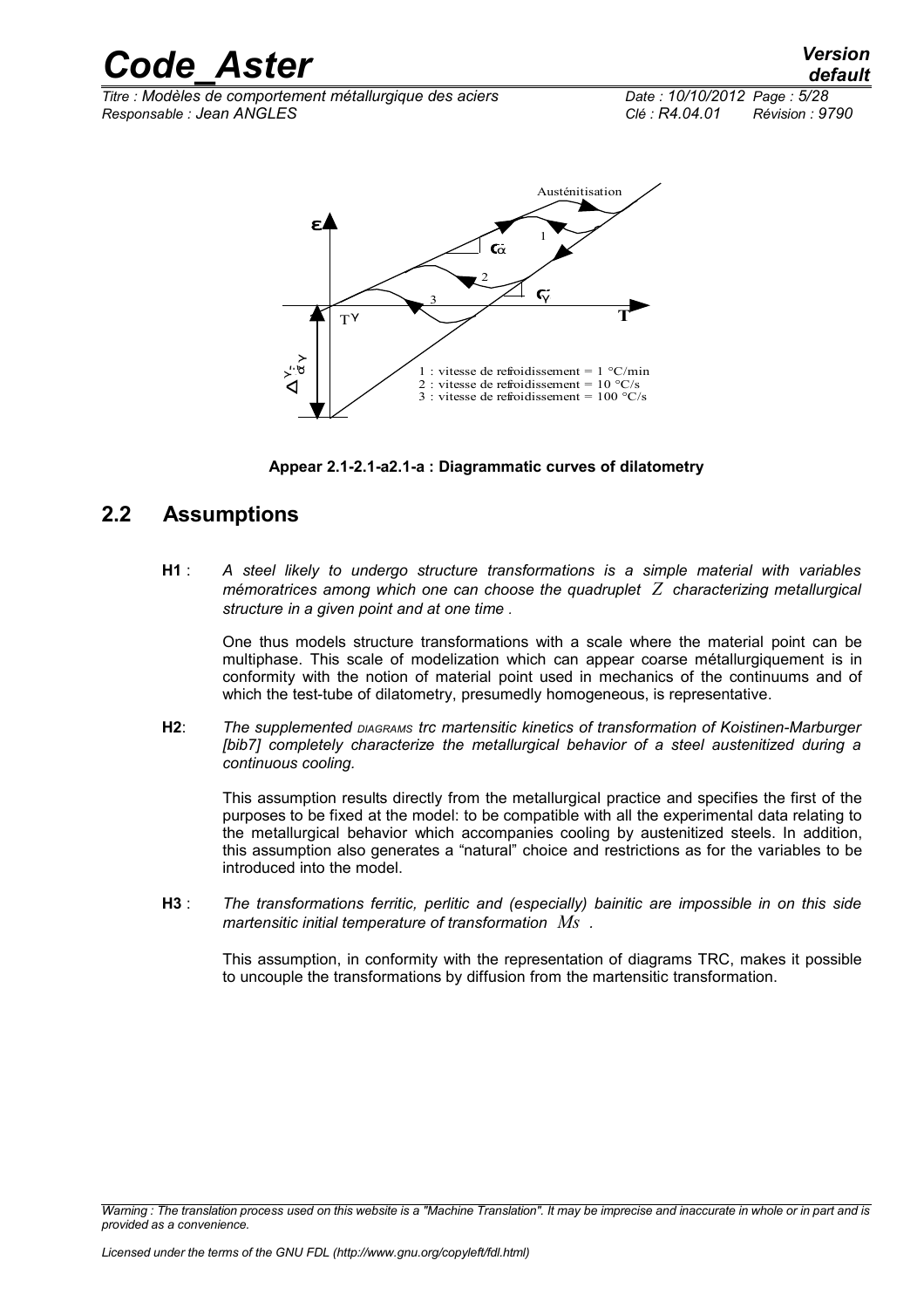*Titre : Modèles de comportement métallurgique des aciers Date : 10/10/2012 Page : 6/28 Responsable : Jean ANGLES Clé : R4.04.01 Révision : 9790*

### **2.3 Choices of the Variable variables of**

### <span id="page-5-0"></span>**state of state pilots**

Into thermomechanical of the continuums, the pilot variables of state are generally the temperature and the stress state or of strains. However, because of the assumption H2, the temperature is only the variable pilot retained. Indeed, the influence of the stress state on structure transformations does not appear in diagrams TRC. Moreover, it does not exist (except an effect of the type Châtelier) of ideal model even if experimental data relative to this influence in isothermal conditions were obtained for certain steels [bib8].

### **Variables of state mémoratrices**

the first variable mémoratrice to be introduced is the quadruplet *Z* characterizing the metallurgical structure and to which knowledge is enough, a priori, to describe from a mechanical point of view a dilatometric test [§2.2].

In addition to the temperature T, its derivative  $\dot{T}$  and the stress state  $\sigma$ , the austenitic size of grain *d* and the percentage of changing *C* carbon of austenite also influence the metallurgical behavior of steels to cooling. However, always because of the assumption H2, one chooses not to introduce *C* like variable mémoratrice. Indeed, the diffusion of carbon does not appear explicitly on diagrams TRC, although she is implicitly taken into account, at least partially, in the notion even of component metallurgical. In addition Giusti showed that if the taking into account of *C* were theoretically possible, it led to coupled equations of evolution enters *C* and *Z* whose experimental identification "seems very difficult, not to say impossible" [bib9]. Nevertheless, an effect of the percentage of carbon on the decomposition of austenite to cooling appears indirectly on diagrams TRC. It is the phenomenon of stabilization of the austenite which results in a decrease of the martensitic temperature of transformation *Ms* [Figure 2.3-a].

Contrary to the percentage of carbon, the austenitic size of grain *d* appears on the diagrams TRC which are relative to conditions of austenitization to which correspond a value of *d* . We thus choose to introduce *d* like variable mémoratrice. However, austenitic size of grain, which results from the thermal history undergone with the heating does not evolve more with cooling and *d* intervenes only as a parameter in the model of behavior to cooling.

In addition, the martensitic temperature of transformation *Ms* , which depends on the undergone thermo-metallurgical history, intervenes in the model of Koistinen-Marburger adopted on the assumption **H2** to describe the martensitic transformation. One thus chooses to introduce *Ms* like variable mémoratrice.

The character memorator of the variables mémoratrices introduced here besides *Z* appears clearly: *d* characterize the thermal history undergone during the transition in austenitic phase and *Ms* connects the decomposition of austenite to the conditions of its transformation out of martensite.

Relation "ACIER" of operator CALC\_META thus comprises 7 local variables:

*V1* : *Z1* , proportion of ferrite

- *V2* : *Z2* , proportion of the pearlite
- *V3* : *Z3* , proportion of bainite
- *V4* : *Z4* , proportion of martensite
- *V5* : *d* , austenitic size of grain,
- *V6* : temperature with Gauss points.
- *V7* : *Ms* temperature of transformation martensitic,

*Warning : The translation process used on this website is a "Machine Translation". It may be imprecise and inaccurate in whole or in part and is provided as a convenience.*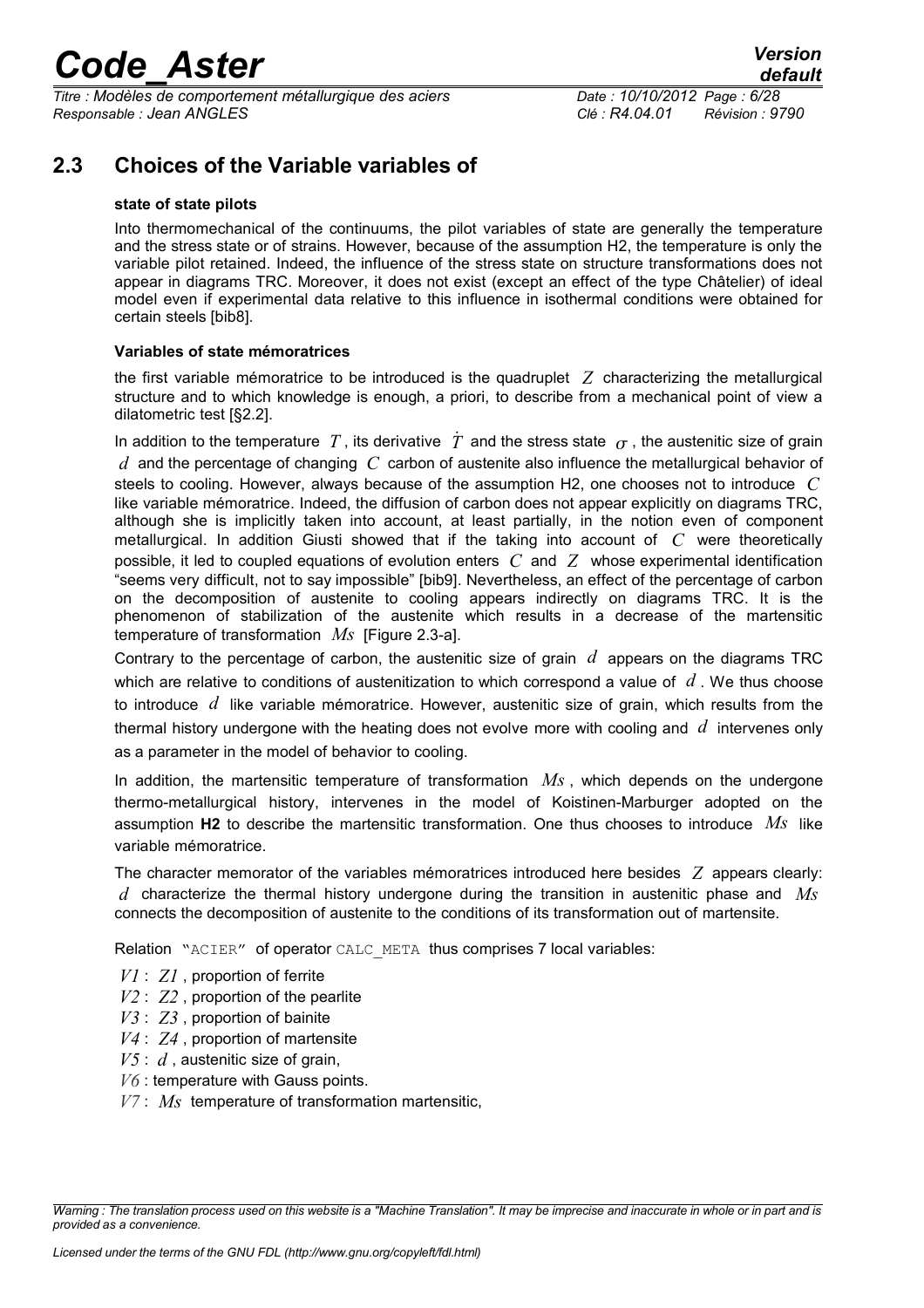*Titre : Modèles de comportement métallurgique des aciers Date : 10/10/2012 Page : 7/28 Responsable : Jean ANGLES Clé : R4.04.01 Révision : 9790*



**Figure 2.3-2.3-a2.3-a : Example of diagram TRC**

It is also necessary to model all the phenomena concerned during an operation of welding to introduce other variables mémoratrices such as the strain tensors anelastic which can correspond to plastic strains, of plasticity of transformation or viscosity. But, in accordance with the assumption **H2**, one considers that these variables do not intervene in the functions of evolutions of *Z* and of *Ms* .

Lastly, the following assumptions make it possible to simplify and specify more the general form of the model.

- **H4** :  $\nabla T$  intervenes only in the behavior model expressing the vector running of heat  $q$ ; its *temporal derivative first* ∇˙*T is not a variable of state and the behavior model expressing the vector running of heat is the Fourier analysis:*  $q = −\lambda |T, Z, d$  $\nabla T$ *.*
- **H5** : *A diagram TRC makes it possible to identify an empirical relation enters Ms , d and* ∑ *i*=1 *i*=3 *Zi :*

*Warning : The translation process used on this website is a "Machine Translation". It may be imprecise and inaccurate in whole or in part and is provided as a convenience.*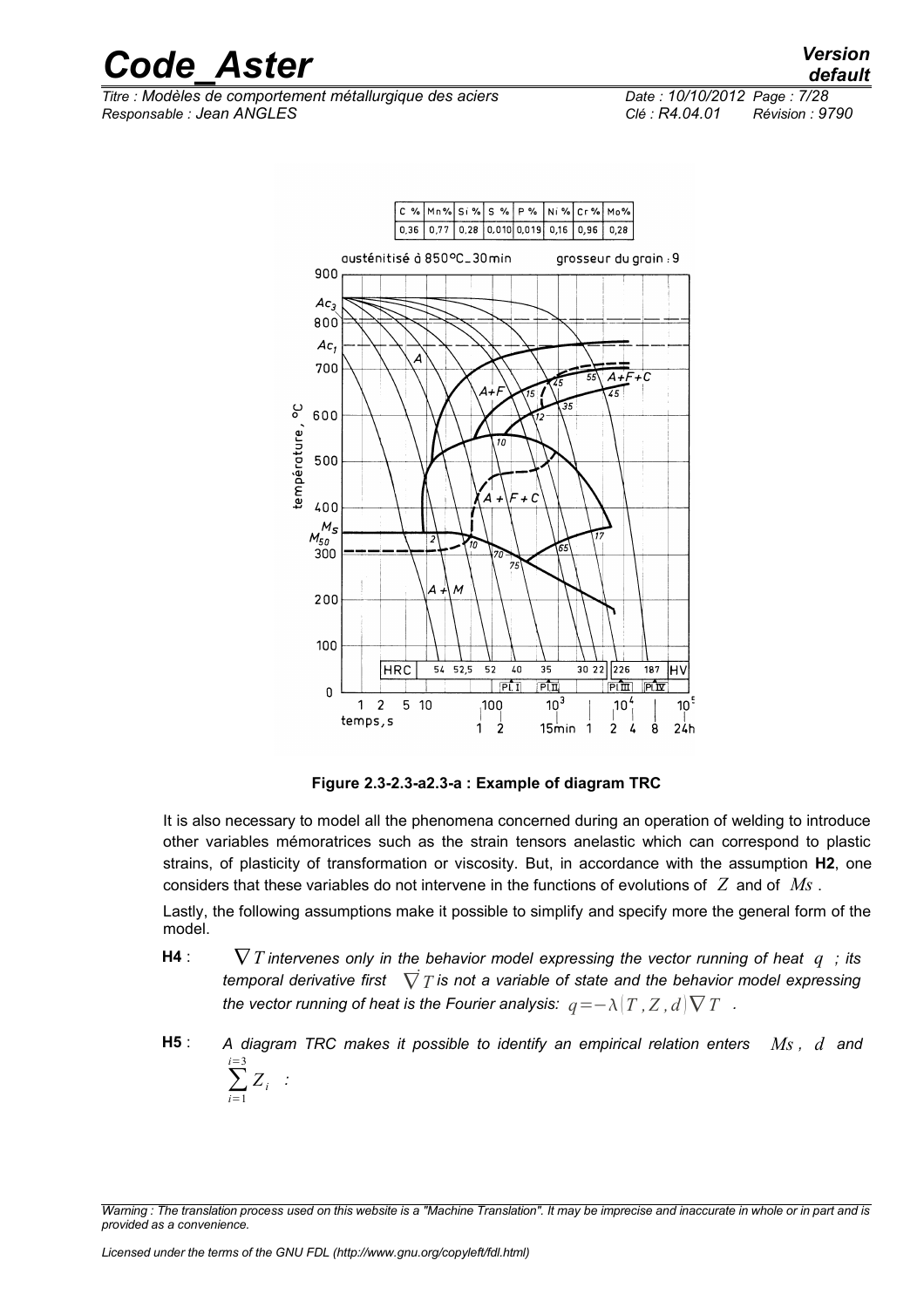*Titre : Modèles de comportement métallurgique des aciers Date : 10/10/2012 Page : 8/28 Responsable : Jean ANGLES Clé : R4.04.01 Révision : 9790*

$$
Ms \left[ Z_1, Z_2, Z_3; d \right] = M s_0(d) + AM(d) \left[ \sum_{i=1}^{i=3} Z_i - Z^s(d) \right]^+ . \text{\'eq} \tag{2.3-1}
$$

the assumption **H5** means that the martensitic initial temperature of transformation is constant (for a given size of grain) and equal to  $\overline{Ms}_\theta$  as long as the proportion of transformed austenite is lower than a threshold  $|Z^s|$  and that its variation is a linear function of the quantity of transformed austenite. This assumption seems relatively well checked in experiments [fig 2.3 - has]. It makes it possible to exclude *Ms* from all the behavior models other than that expressing  $|z|$  and  $|Z_4|$ .

With 
$$
z = [Z_1, Z_2, Z_3]
$$
 one will distinguish well from  $Z = [Z_i; i = 1, p]$  definite with the § 2.1.

Finally, and taking into account the assumptions **H2** and **H3** the relations defining the model are thus written:

$$
\dot{z}(t) = f(T, \dot{T}, z, \text{Ms}; d) = f(T, \dot{T}, z; d) \frac{|T - Ms|}{T - Ms} \text{ with } z = [Z_1, Z_2, Z_3] \quad \text{Eq 2.3-2}
$$

$$
Z_4(T, z, \mathbf{M}s; d) = \left[1 - \sum_{i=1}^{i=3} Z_i\right] \left[1 - \exp\left(\beta \left(d\right) [\mathbf{M}s - T]^+\right)\right]
$$
 eq 2.3-3

and

$$
Ms(t) = Ms_0(d) + A_M(d) \cdot \left[ \sum_{i=1}^{i=3} Z_i - Z^s(d) \right]^+
$$
eq 2.3-4

where:  $\,\beta\,$  is a characteristic of the material (  $^\circ\,C^{-1}$  ) (possibly function of  $\,d$  );

and  $[X]^+$  indicates the positive part of  $X$ .

Lastly, as it seems difficult to propose a simple form of dependence of the model with respect to these variables, one chose not to impose of form particular to the functions of evolution  $\left|f_i\right|$  [bib2]. The approach to compute: the velocities of evolution of the metallurgical variables uses techniques of interpolation then and rests on the fact that any thermometallurgic history in experiments known (dilatometric test for example) is a particular solution of the differential equation of evolution [éq 2.3-2].

*Warning : The translation process used on this website is a "Machine Translation". It may be imprecise and inaccurate in whole or in part and is provided as a convenience.*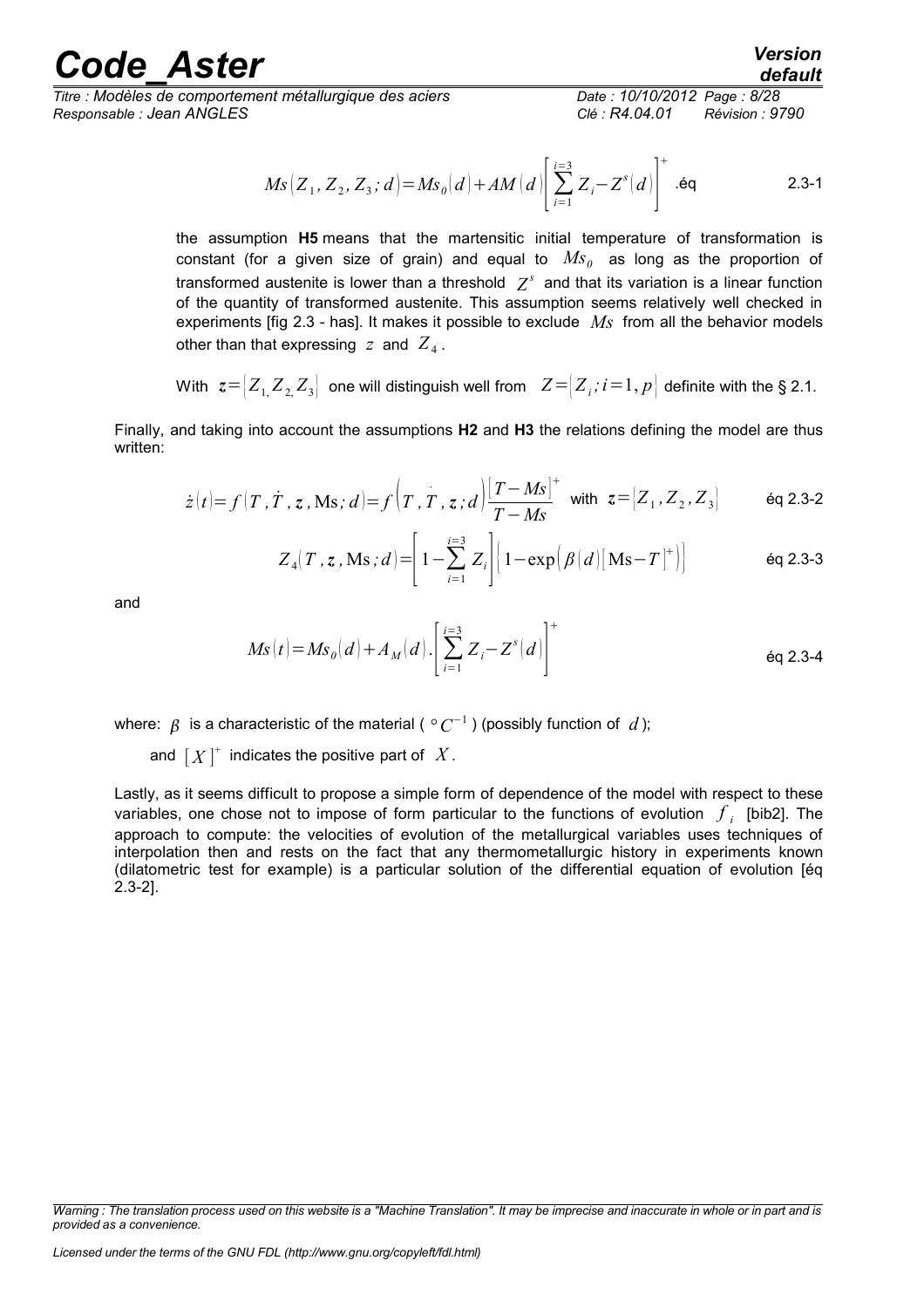*Titre : Modèles de comportement métallurgique des aciers Date : 10/10/2012 Page : 9/28 Responsable : Jean ANGLES Clé : R4.04.01 Révision : 9790*

### <span id="page-8-3"></span>**3 Identification and placement of the model to cooling**

### **3.1 Principle**

<span id="page-8-2"></span>the identification of the model and the use of the experimental data that diagrams TRC constitute to determine the value taken by the function  $f$  in a given thermo-metallurgical  $(T, T, z, d)$  state are founded on the following observation and the assumption:

- the thermo-metallurgical stories being reproduced on a diagram TRC are all of the particular solutions of the differential equation [éq 2.3-2]. They thus make it possible to calculate in each thermodynamic state met in experiments and present in a diagram TRC the value taken by the function *f* .
- the function  $f$  is regular; i.e. if two points  $E_k$  et  $E_j$  are close  $(E_k = |T(t_k), T(t_k), z(t_k), z(t_k)$ ,  $d(t_k)$  ,  $d(t_k)$  , their velocities of evolution of it *z* are also close that is to say:

$$
E_{\textit{k}}\!\approx\!E_{\textit{j}}\!\Rightarrow\!f\left(E_{\textit{k}}\right)\!\frac{\left[T-M\!S\right]^+}{T-M\!S}\!=\dot{\textit{z}}\left(E_{\textit{k}}\right)\!\approx\!f\left(E_{\textit{j}}\right)\!\frac{\left[T-M\!S\right]^+}{T-M\!S}\!=\dot{\textit{z}}\left(E_{\textit{j}}\right)\,.
$$

One determines then the velocities of structure transformations of an unspecified state per interpolation among all the "couples"  $\left |E_{\textit{k}}$  ,  $f\big |E_{\textit{k}}\big |\right |$  defined by diagrams TRC.

### <span id="page-8-1"></span>**3.2 Integration of the experimental data to the model**

### **3.2.1 Principle**

<span id="page-8-0"></span>In general, a diagram TRC defines in a reference  $\left| \ln(t) - T \right|$  the structure transformations associated with a series of thermal stories traced on this diagram [Figure 2.3-a]. The integration of the experimental data then consists in recording for each history of these diagrams the successive values of  $T, T, z$  so that for any temperature  $T$  the model knows the values taken by the function  $f$  in  $(T, T(T), z(T))$ . In order to be able, from a reduced number of numerical data, continuously to reconstitute the thermometallurgic evolutions, one formulates some assumptions on the thermal evolutions and the metallurgical behavior of steels.

*Warning : The translation process used on this website is a "Machine Translation". It may be imprecise and inaccurate in whole or in part and is provided as a convenience.*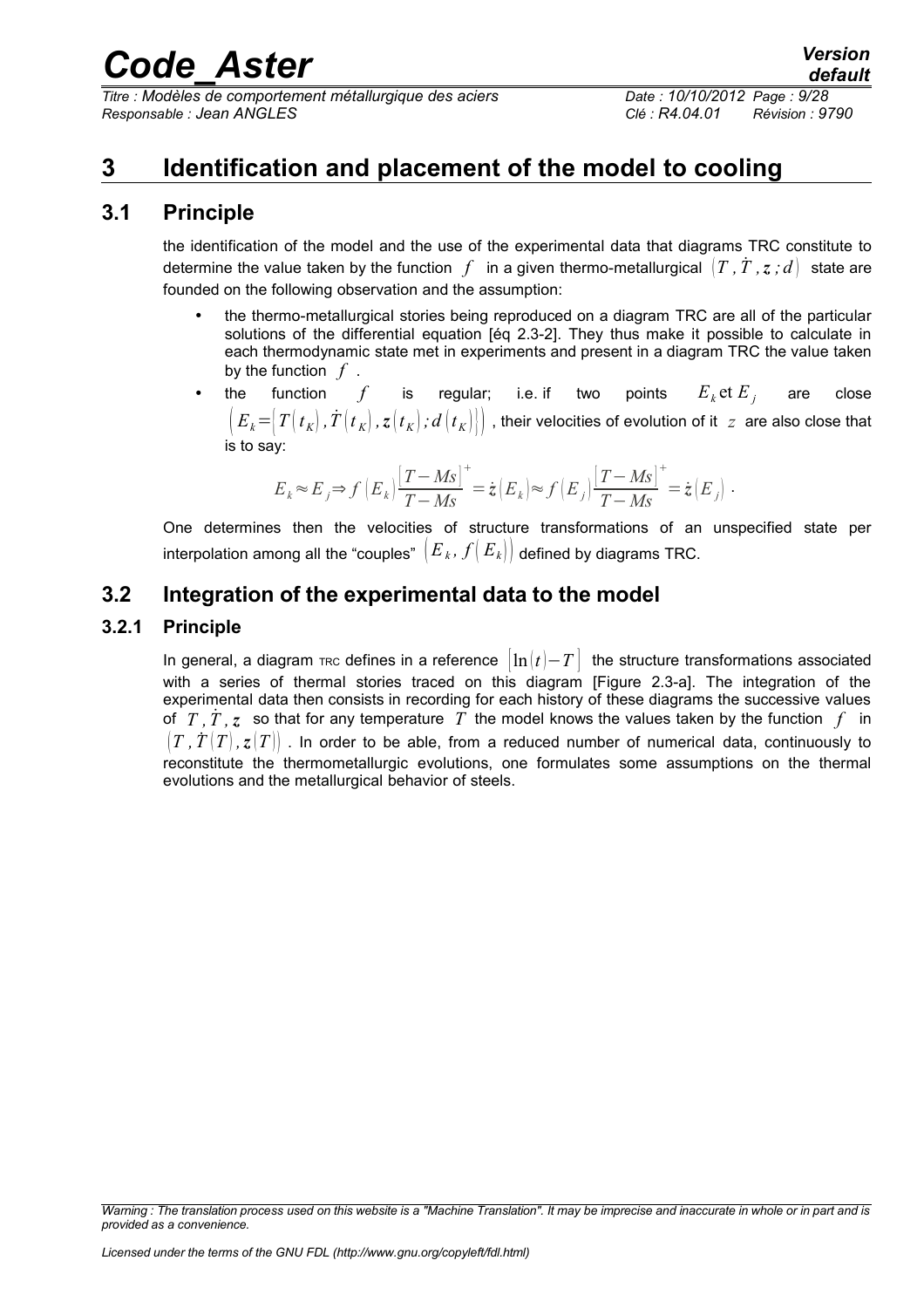*Titre : Modèles de comportement métallurgique des aciers Date : 10/10/2012 Page : 10/28 Responsable : Jean ANGLES Clé : R4.04.01 Révision : 9790*

### **3.2.2 Rules of interpretation of thermal diagrams**

### <span id="page-9-0"></span>**TRC Evolutions**

to define the thermo-metallurgical stories present in a diagram TRC their thermal evolutions should be characterized. One can notice that, in a reference  $| 1n(t) - T |$  and for temperatures lower than 820 °C, the thermal stories of diagrams TRC can, with a rather good approximation, to result from/to each other by a horizontal adjustment [Figure 2.3 - has]. It is thus possible to define a thermal history  $|T^i(t)|$  from the data of a curve controls  $|T_{\;_p}(t)|$  and the time (in second) for which this history crosses the isotherm 820 °C by:

$$
t^{i}(T) = \exp\left[\ln\left[tp(T)\right] + \ln\left[t^{i}(820)\right] - \ln\left[tp(820)\right]\right]
$$
 eq 3.2.2-1

where:  $t^i(T)$  and  $tp(t)$  indicate the reciprocal functions of  $\,T^i(t)\,$  and  $\,T^{\,\,}_{\,\,p}(t)\,$  .

In fact, one has more easily information relating at the speeds of cooling of the thermo-metallurgical stories of diagrams TRC than to times of crossing of the isotherm 820*° C* . It is in particular the case of steels of welding, whose diagrams TRC are plotted in a reference "velocity of cooling with 700*°C* - temperature". Taking into account [éq 3.2.2 - 1], one can then express the time of crossing of the isotherm  $~820\,$   $^{\circ}C\,$  according to  $~T$   $_{p} (t)\,$  and from  $~\dot{T}^{i} (700)\,$  and one obtains like characterization of  $T^i(t)$  :

$$
t^{i}(T) = \exp[F(T) - F(700) - \ln(\dot{T}^{i}(700)F'(700))]
$$
éq 3.2.2-2

With  $F\left( T\right) \!=\! \ln \left[ t p(T) \right]$  and, in particular  $\dot{T}^{i}\!\left( t\left( T\right) \right) \!=\! \frac{1}{T^{'}\!\left( T\right)}$  $F^{'}(T)t^{i}(T)$ 

Concretely, one interpolates the function  $F(T)$  by a polynomial of degree 5. An experimental thermal evolution thus is completely defined by the data of the coefficients of the polynomial characterizing its pilot curve and by its velocity of cooling in 700 *°C* . The validation of this method of parameterization of the thermal stories "read" on diagrams TRC is presented in [bib2]. As a whole, and taking into account the relative inaccuracies of the layout of diagrams TRC, reading of  $\;T^i(t)\;$  and determination of  $\left.\dot{T}^i(700)\right.$  , the agreement between the thermal stories read and recomputed seems very sufficient.

If one has the records of the thermal evolutions of diagrams TRC, one can define each experimental thermal evolution by considering that it is its clean curved pilot. In addition, if the dilatometric tests defining diagram TRC used for the identification of the model are carried out with constant velocities of cooling, one characterizes this kinetics of cooling only by their velocities of cooling with 700 *°C* and a function *F* identically null.

*Warning : The translation process used on this website is a "Machine Translation". It may be imprecise and inaccurate in whole or in part and is provided as a convenience.*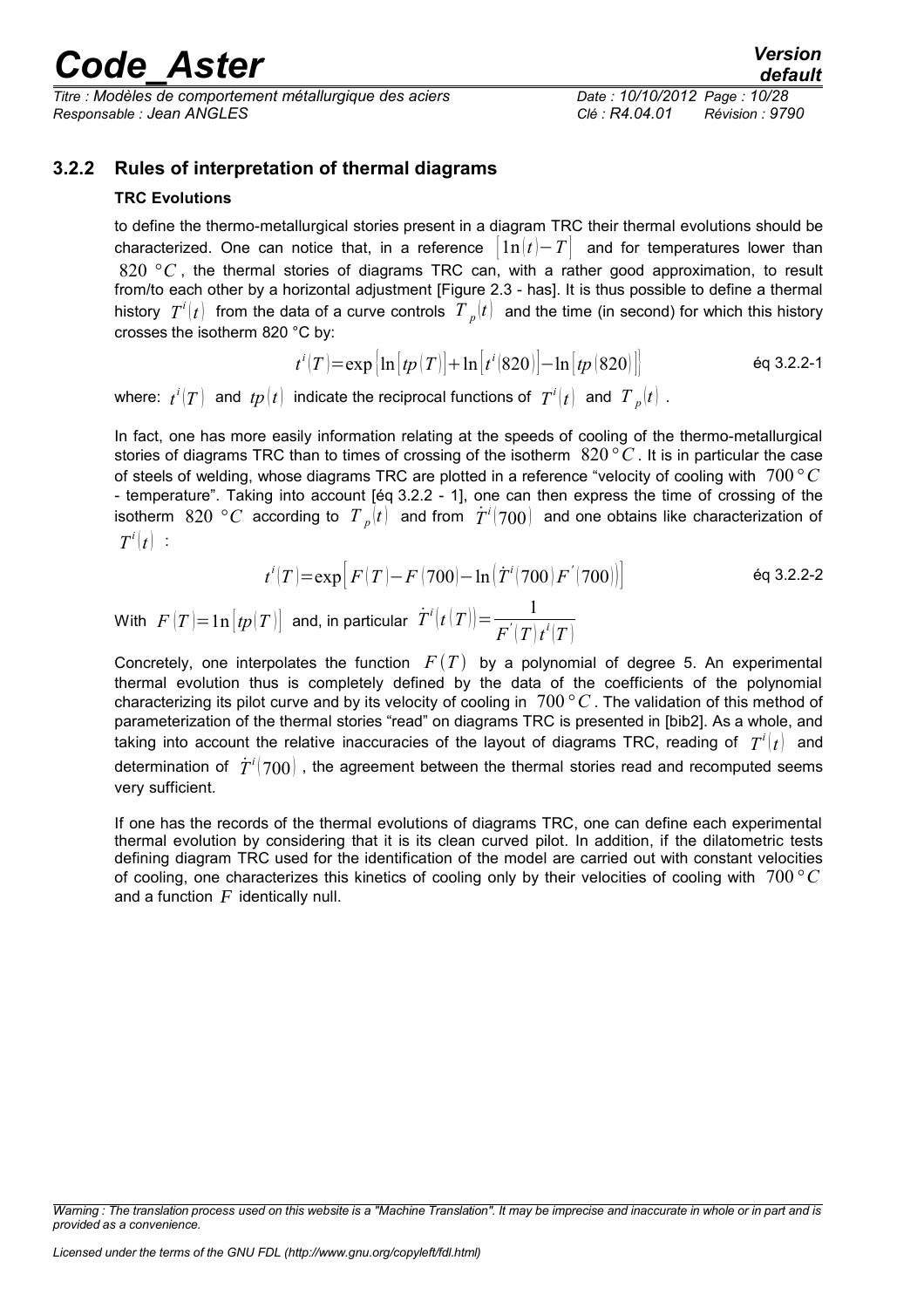### **And end initial temperatures of transformation**

a diagram TRC provides, for a series of known thermal stories, the proportions of the various metallurgical components which were formed during cooling as well as the temperatures for which one observes on a swelling behavior a significant variation of the total coefficient of thermal expansion of the test-tube [Figure 2.1-a]. These temperatures are then regarded as and the end initial temperatures of the transformations. More precisely:

- the initial temperatures of transformation indicated on diagrams TRC correspond to 1% of component already formed;
- the temperatures of end of transformation correspond to the final proportion of the component in the course of training minus 1%.

### **Kinetics of the ferritic, perlitic and bainitic transformations**

the observation of a swelling behavior shows that, except in the vicinity of initial temperatures and end of transformation, the evolution of the strain according to the temperature is almost linear. Taking into account the equation [éq 2.1-1] the evolution of the quantity of phase transformed according to the temperature is then not very distant from a function refines and one thus supposes only:

- for the ferritic transformations, perlitic and bainitic, the velocity of transformation is, between the experimental temperatures of beginning and end of transformation, a linear function of the temperature;
- the velocities of these transformations are twice slower at the beginning (from 0 to 1% of transformed component) and at the end of the transformation (of  $Z_{final}$ –1% with  $Z_{final}$ ) which between the experimental temperatures of beginning and end of transformation.

#### **Martensitic transformations**

It is supposed that the martensitic transformations are described by the model of Koistinen - Marburger [éq 2.3-3] and the phenomenologic equation [éq 2.3-4] expressing *Ms* . One uses each diagram TRC then to determine the coefficients  $\;\;\beta$  ,  $\;A\;$  and  $\;Z^s\;$  as well as the temperature  $\;M\!s_0$  . Lastly, to prevent that the model transforms systematically into martensite remaining austenite when the temperature is reached *Ms* , one introduces an additional parameter, called TPLM, characterizing (by its velocity of cooling with 700*°C* ) slowest of the kinetics of cooling which generates a martensitic transformation. More precisely [Figure 3.2.2-a]:

- *Ms*<sub>0</sub> is regarded as the martensitic initial temperature of transformation when this one is total;
- $\beta$  is supposed to be constant and calculated in order to check, in the case of a total martensitic transformation:

$$
Z_4(Mf)=0,99
$$

where *Mf* is the experimental temperature of end of transformation;

• finally,  $A$  and  $Z^s$  are determined by linear regression starting from the experimental metallurgical stories thermo - leading to a partial martensitic transformation.

*Warning : The translation process used on this website is a "Machine Translation". It may be imprecise and inaccurate in whole or in part and is provided as a convenience.*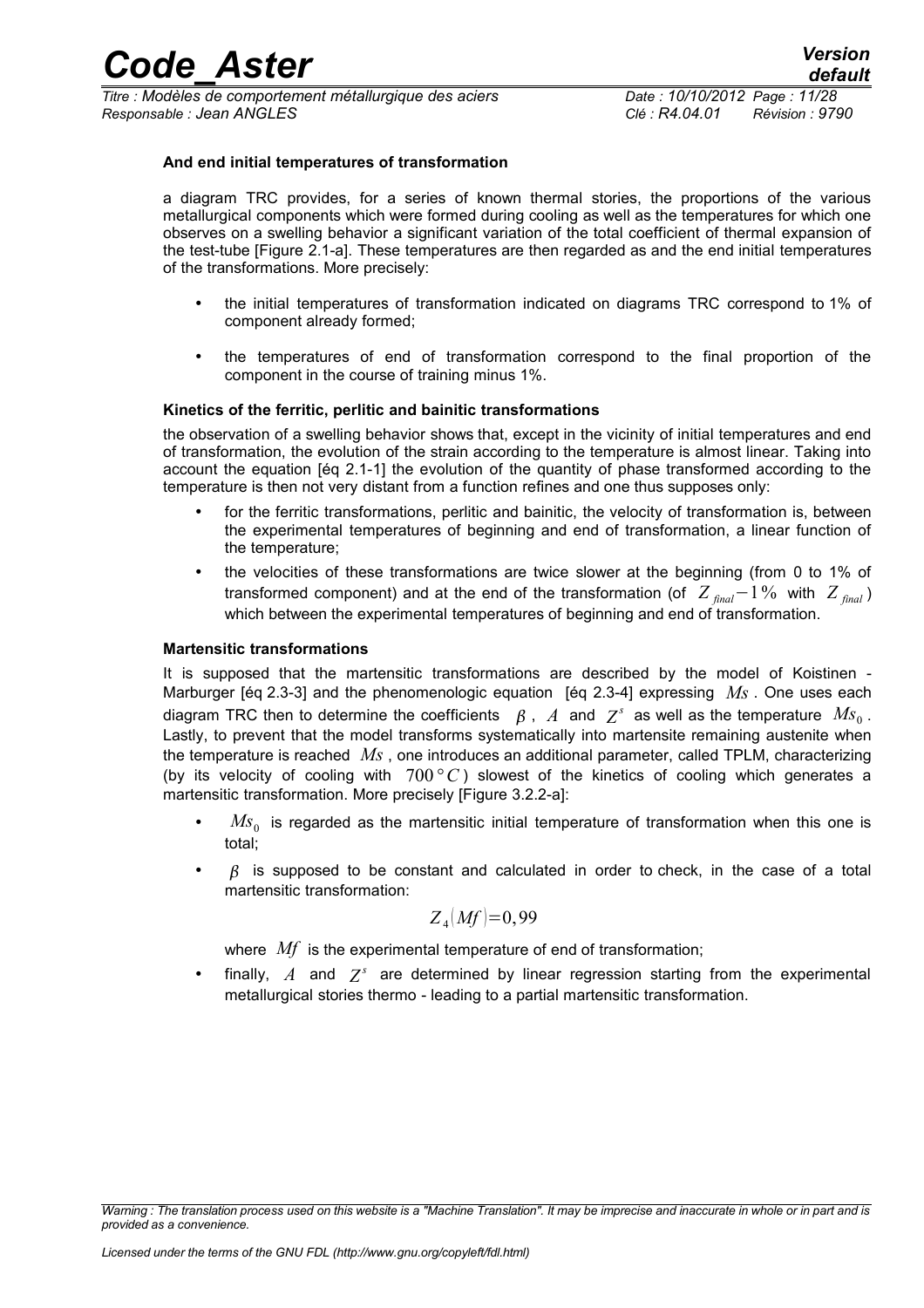*Titre : Modèles de comportement métallurgique des aciers Date : 10/10/2012 Page : 12/28 Responsable : Jean ANGLES Clé : R4.04.01 Révision : 9790*

 $Mso = 415^{\circ}C$ ; Mso - Mf = 185 $^{\circ}C$ 

d'où une valeur de **[fsupposée**] constante pour une taille de grain donnée) de -0.0249

 $A = -30,086$ 

 $Zs = 0,38$ 

et TPLM = -9°C/s



**Appear 3.2.2-a: Evolution of**  $(Ms_0 - Ms)$  according to  $(ZI + Z2 + Z3)$ ; **for steel 16MND5 austenitized 5 minutes with** 900 *°C* **.**

### **3.2.3 Effect of the austenitic size of grain on the kinetics of the transformations to cooling.**

<span id="page-11-0"></span>The transformations of phase proceed by germination and growth. The stage of germination is done primarily on the grain boundaries. The size of grain of austenite thus plays an important role on the transformations with cooling. For this reason diagrams TRC are established for conditions of austenitization given and should not in any rigor be used only for similar conditions of austenitization. The experimental results tend to show that the size of austenitic grain modifies more the kinetics of transformation than and the end initial temperature of transformations, which results relatively well in a translation of diagram TRC according to the axis of times. A each point *M* of a diagram TRC corresponds the tuple  $(T, T, z)$ . To relocate the TRC according to the axis of times amounts multiplying  $\ddot{T}$  by a coefficient different from the unit (the axis of times is given in logarithmic scale) [bib15]. One thus defines a velocity of cooling "effective"  $\stackrel{\circ}{T}_{\mathit{eff}}\,$  :

$$
\dot{T}^{\text{eff}} = \dot{T} \cdot \exp(a(d - d_{\text{ref}}))
$$

with

 $d_{ref}$ : cut austenitic of reference of diagram TRC, homogeneous grain with a length.

*a* : homogeneous coefficient material contrary to a length.

The law of evolution retained is thus written:

$$
\dot{z}(t) = f(T, \dot{T}_{\text{eff}}, z, \text{Ms}) = f(T, T_{\text{eff}}, z) \frac{|T - Ms|}{T - Ms}
$$
 avec  $z = [Z_1, Z_2, Z_3]$ .

This writing has the advantage of limiting the interpolation to only one diagram TRC, of reference.

*Warning : The translation process used on this website is a "Machine Translation". It may be imprecise and inaccurate in whole or in part and is provided as a convenience.*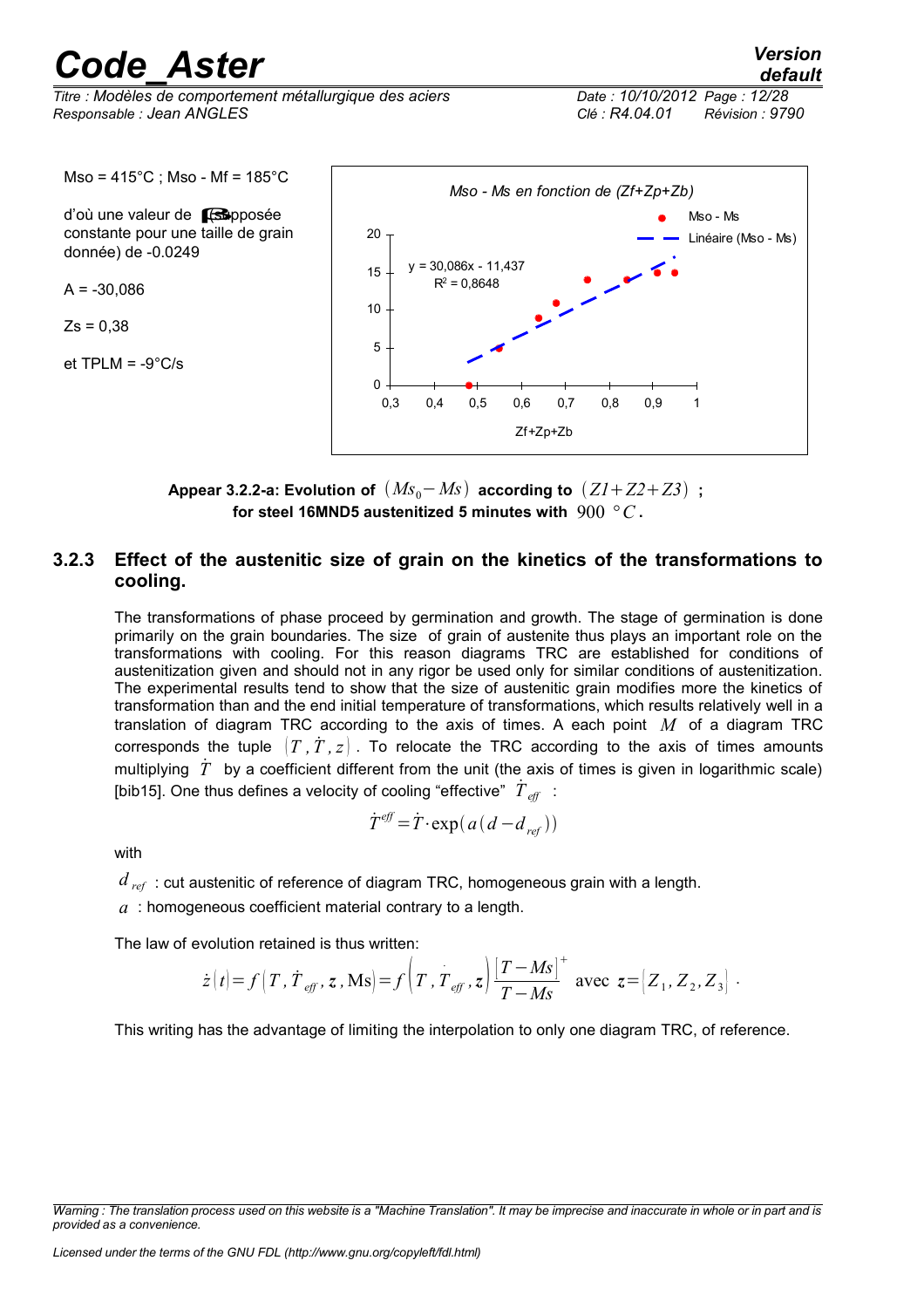### **Note:**

*Assumption: the germination and the growth of martensite are regarded as instantaneous and the density of the sites of nucleation has little influence on this transformation. The effect of the size of grain thus does not relate to the evolution of the martensitic phase and relates here only to the evolution of the phases ferritic, perlitic and bainitic.*

### **3.2.4 Seized by diagrams TRC**

<span id="page-12-0"></span>Taking into account the preceding assumptions, the experimental acquisition data contained in diagrams TRC thus understands:

- for diagram TRC :
	- the value of the austenitic size of grain  $d_{ref}$  of the diagram and which will be the size of grain of reference,
	- the coefficient of translation  $a$  for the taking into account of the effect of the austenitic size of grain,
	- the initial temperature of total martensitic transformation  $\ M_{S_0}$  ,
	- the value of the coefficient of the model of Koistinen-Marburger,
	- the value of the coefficients  $A$  and  $Z^s$  intervening in the equation [éq 2.3-4],
	- the values of the six coefficients of the polynomial of degree five interpolating the function  $\ln |tp|T|$  (if the thermal stories explicitly are known, each one of them is regarded as being its clean curved pilot and the definition of its six coefficients is to be renewed for each history);
- for each thermal history of a diagram TRC :
	- velocity of cooling with  $700\,^{\circ}C$ ,
	- final proportions of ferrite, pearlite and bainite  $(Zff, Zfp, Zfb)$ ,
	- initial temperatures of each transformation *Tdf ,Tdp ,Tdb* ,
	- and the temperatures of end of each transformation  $(Tff, Tfp, Tfb)$ .

The seizure of a diagram TRC is realizable by a programme of seizure (available available with the mtlp100a benchmark in the file mtlp100a.66 ; the file contains FORTRAN which it is necessary to compile). It is a simple and fast operation (approximately an hour for the seizure of about fifty stories).

Result of this procedure of seizure of diagrams TRC (cf [§An1]) is directly insertable in a file of command of Code Aster as a command DEFI TRC, command which thus contains the data identifying the metallurgical behavior of steel.

The complete definition of the models of metallurgical behavior (values of the parameters  $Ar_3$  "quasi static" temperature of ferritic transformation, of Ms0, and the complete definition of the model to the heating and austenitic growth of grain) is carried out within the command DEFI\_MATERIAU under the key word factor META\_ACIER.

An example of the procedure of seizure is presented in appendix [§An1].

*Warning : The translation process used on this website is a "Machine Translation". It may be imprecise and inaccurate in whole or in part and is provided as a convenience.*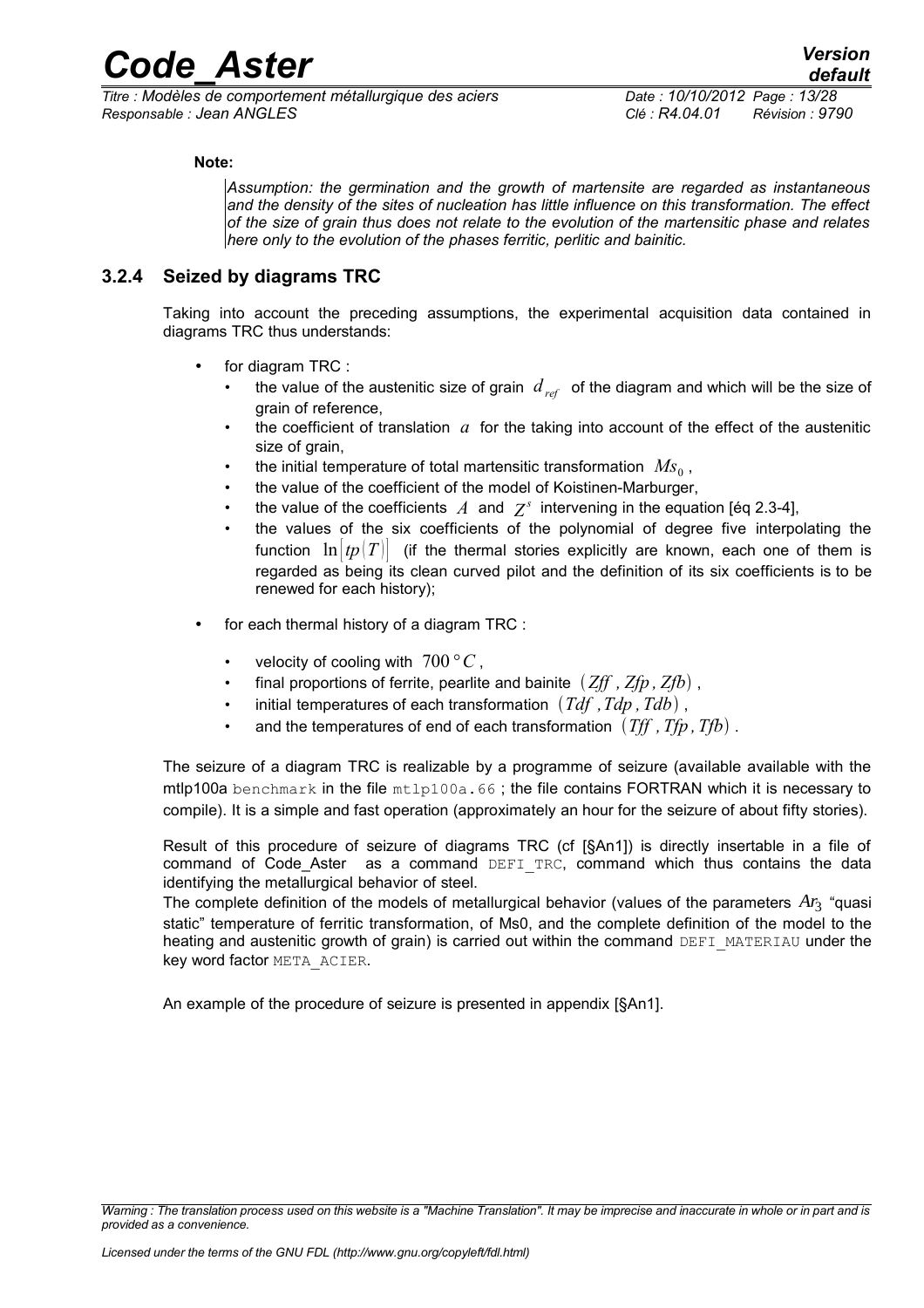*Titre : Modèles de comportement métallurgique des aciers Date : 10/10/2012 Page : 14/28 Responsable : Jean ANGLES Clé : R4.04.01 Révision : 9790*

### <span id="page-13-2"></span>**3.3 Evaluating of the function of evolution starting from the experimental data**

### **3.3.1 Evaluating of the function of evolution for the experimental stories**

<span id="page-13-1"></span>Taking into account the assumptions concerning the evolution of the structure transformations associated with the thermo-metallurgical stories  $|H_{\perp}|$  of a diagram TRC, one thus has a set of particular solutions parameterized by  $d_{ref}$  differential equation (for  $T^3 M_S$ ):

$$
\dot{z}(t) = f\left(T, \dot{T}, z; d_{ref}\right)
$$

who allow for any thermo-metallurgical state  $\ E_{~k} {=} [T$  *,*  $\dot{T}$  *,*  $z$  *;*  $d_{~ref} \bigr] \;$  of an experimental history  $~H_{~i}$  to calculate:

$$
\dot{z}\big(E_k(t)\big)\big| = f\big(E_k\big)
$$

Indeed:

$$
\dot{z}\left(\boldsymbol{E}_{k}\right(t)\right)\!=\!\frac{d z}{d T}\!\left(\boldsymbol{E}_{k}\right) \dot{T}\left(\boldsymbol{E}_{k}\right)
$$

however, taking into account the assumptions of linearity on the evolutions of  $Z_i(t)$  between two consecutive states  $E_k^i$  and  $E_k^{i+1}$  the same discretized history:

$$
\frac{dz}{dT}\left(\left.E_{k}\right)\right)\!=\!\frac{z\left(\left.E_{k'}\right)\!-\!z\!\left(\left.E_{k'\!+\!1}\right)\right.}{T\left(\left.E_{k'}\right)\!-\!T\!\left(\left.E_{k'\!+\!1}\right)\right.}
$$

where  $\hat{T}(E_k)$  can be estimated by derivative of the analytical statement selected to represent  $T_i(t)$ .

Thus, one can, for any temperature  $T$ , to know the values taken by the function  $f$  in the thermometallurgical states  $\ E_i {=} \bigl | T$  *,*  $\dot{T}_i(T)$  *,*  $z_i(T)$  *;*  $d$  $_{ref} \bigr |$  *where the index*  $\ i$  *refers to in experiments known* stories.

### **3.3.2 Computation of the advance of the transformations for an unspecified state**

<span id="page-13-0"></span>It acts, knowing  $T, \dot{T}, z, Ms$  and  $d$  at a given  $t$  time, to determine the values of the metallurgical variables at next  $\left(t + \Delta t\right)$  time. More precisely:

• If  $T(t) \geq Ar_3$  or if  $\dot{T} > 0$ ,

the model of metallurgical transformation to cooling is inactive [§4.4].

*default*

*Warning : The translation process used on this website is a "Machine Translation". It may be imprecise and inaccurate in whole or in part and is provided as a convenience.*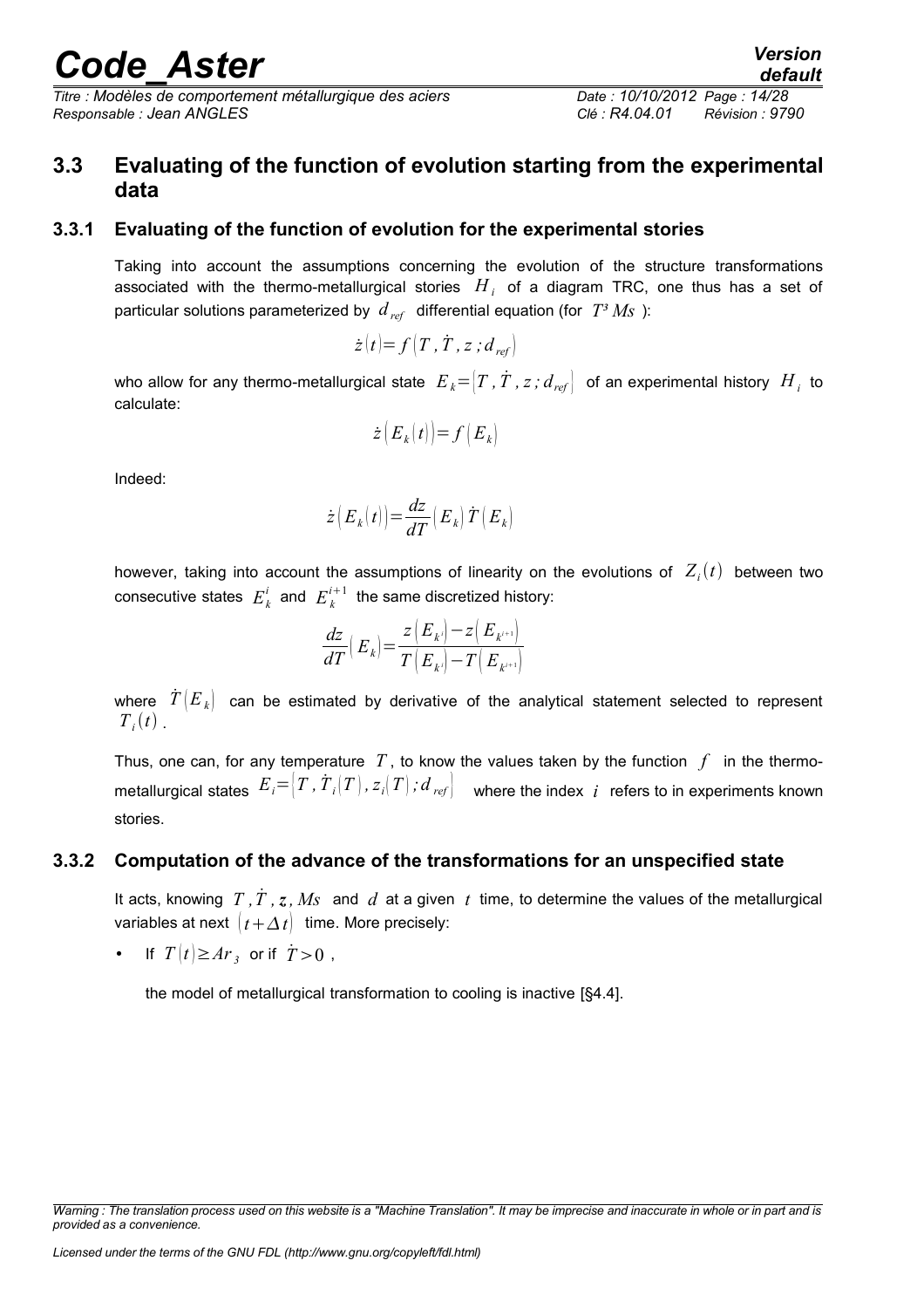*Titre : Modèles de comportement métallurgique des aciers Date : 10/10/2012 Page : 15/28 Responsable : Jean ANGLES Clé : R4.04.01 Révision : 9790*

• If 
$$
Ar_3 > T(t) \ge Ms(t)
$$
,  
\n $\dot{z}(t) = f(T, \dot{T}, z; d) = f(T, \dot{T}_{\text{eff}}, z; d_{\text{ref}})$  and  $z(t + \Delta t) = z(t) + \dot{z}(t) \Delta t$ 

then:

$$
Ms(t+\Delta t) = Ms_0 + A \left[ \sum_{i=1}^{i=3} Z_i(t+\Delta t) - Z^s \right]^+
$$
  
and, if  $T(t+\Delta t) \ge Ms(t+\Delta t) : Z_4(t+\Delta t) = Z_4(t)$ 

or, if not:

$$
Z_4(t+\Delta t) = \left[1 - \sum_{i=1}^{i=3} Z_i(t+\Delta t)\right] \left[1 - \exp\left(\beta \left[Ms(t+\Delta t) - T(t+\Delta t)\right]^+\right)\right]
$$

If  $T(t) < Ms(t)$ 

$$
z(t+\Delta t)=z(t); Ms(t+\Delta t)=Ms(t)
$$

and

$$
Z_4(t+\Delta t) = \left[1-\sum_{i=1}^{i=3} Z_i(t+\Delta t)\right] \left[1-\exp\left(\beta \left(d^c\right)\left[Ms(t+\Delta t)-T(t+\Delta t)\right]^+\right)\right].
$$

In the case where  $Ar \rightarrow T(t) \geq Ms(t)$ , one determines (thanks to the assumption of regularity of f ) the value taken by  $f$  in  $(T, \dot{T}, z, d)$  from knowledge for any temperature  $T$  of the values taken by  $f$  in the thermo-metallurgical states  $E_i\big|T$  ,  $\dot{T}_i(T)$  ,  $z_i\big|T\big|$  ;  $d_{\mathit{ref}}\big|T\big|\big|$  of in experiments known

stories, where *T<sup>i</sup>* .  $\left(T\right)$  is the velocity of cooling for the history  $\left.H_{i}\right.$  with the temperature  $\left.T\right.$  (obtained by interpolation). More precisely, one will determine a linear approximation of *f* in the vicinity of  $\left(T\,$ ,  $\dot{T}$  ,  $z$  *; d*  $\right)$  .  $\,f\,$  is a function of  $\,$  ℝR  $^5\,$  (because the dependence compared to the parameter  $\,d\,$  is included in the possible modification current velocity of cooling [§ 3.2.3]) in ℝ, to determine a linear approximation of f in the vicinity of  $(T, T, z, d)$  come down to determine the equation of a hyperplane in  ${}_{ }$  IR ${}^{6}$  and thus to have the value taken by F in six points  $\left| {{E}_{i}}\text{,f}\left( {{E}_{i}} \right) \right|$  "close" to  $|T, \dot{T}, z; d|$ .

Concretely, the stages of this interpolation of the values of  $f^{-1}(T, T, z; d)$  are the following ones:

• one calculates an "effective" temperature  $\dot{T}_{\textit{eff}}$  allowing to take account of the effect of the austenitic size of grain if it is different from that of the diagram, and one then seeks the value  $\textsf{taken by}\ \ f\ \ \textsf{ in}\ \ \bigl(T\, ,\dot{T}_{\mathit{eff}}\, ,\,z\, ;\,d_{\mathit{ref}}\bigr)\,.$ 

*Warning : The translation process used on this website is a "Machine Translation". It may be imprecise and inaccurate in whole or in part and is provided as a convenience.*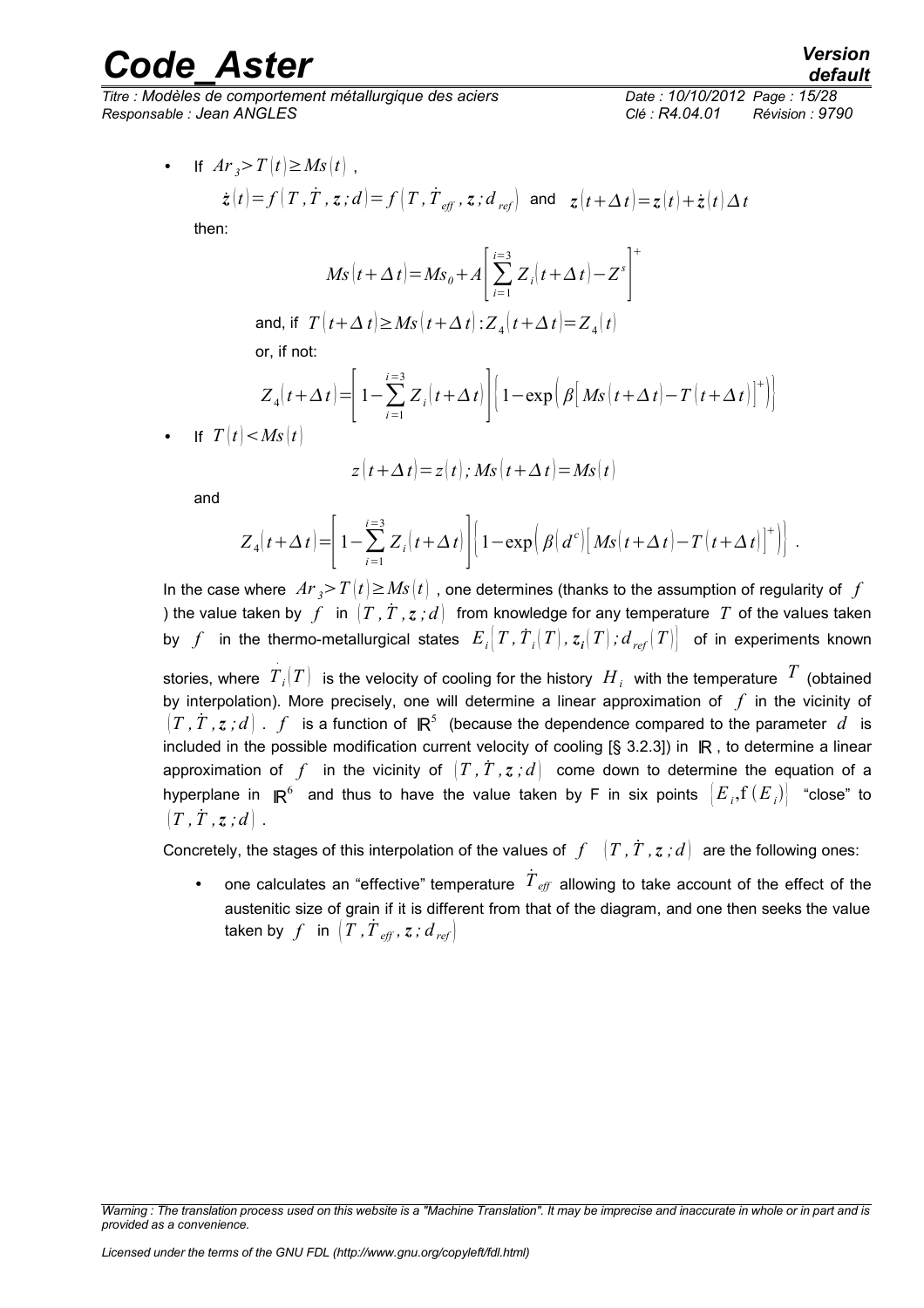## rande Aster *Version*

*Titre : Modèles de comportement métallurgique des aciers Date : 10/10/2012 Page : 16/28 Responsable : Jean ANGLES Clé : R4.04.01 Révision : 9790*

*default*

• one calculates for all the known experimental  $H_i$  stories the values taken by the function  $f$ in the following thermo-metallurgical states (in order to know a set of values of *f* in a vicinity of  $\left(T$  *,*  $\overset{\text{\small{r}}}{T}_{\text{\it{eff}}}$  *,*  $\text{\emph{z}}$  *<i>;*  $d$  *<sub>ref</sub>*  $\right)$  rather dense in temperature):

$$
E_i^1(t) = [T, \dot{T}_i(T), z_i(T); d_{ref}(T)]
$$

$$
E_i^2(t) = [T + 5 \,^{\circ}C, \dot{T}_i(T + 5 \,^{\circ}C), z_i(T + 5 \,^{\circ}C); d_{ref}(T + 5 \,^{\circ}C)],
$$

$$
E_i^3(t) = [T - 5 \, \degree C, \dot{T}_i(T - 5 \, \degree C), z_i(T - 5 \, \degree C); d_{ref}(T - 5 \, \degree C)],
$$

- one determines the six closer neighbors of  $E(t) = [T(t), T_{\text{eff}}(t), z(t); d_{\text{ref}}(t)]$  among all defining  $|E_i^j(t)|$   $j$  = 1,3) them the metallurgical behavior of the material in the vicinity of the temperature  $\; T \, | \, t \, |$  by minimizing the distance from  $\; E \, | \, t \, | \;$  in each one of  $\; E^{\, j}_{\, i} \, | \, t \, | \; ;$
- one calculates the barycentric coordinates from  $E(t)$  ratio with his closer neighbors  $E^\nu(t)|_{\mathcal{V}}{=}\,1{,}6)$  . For that, one solves the linear system associated with this computation within the meaning of the least squares and by choosing the solution with minimal norm if its determinant is null (it is the case when the closest neighbors belong to a variety closely connected of size lower than six - [R6.03.01]);
- it is not retained that the neighbors  $E^w(t)|w\leq 6$  such as all the barycentric coordinates  $\lambda_{_W}^{}$  of  $\,E\left(t\right)$  are positive (so that  $\,E\left(t\right)$  is located inside the convex polyhedron leaning on these points);
- one calculates then:

$$
\dot{\mathbf{z}}\left(\mathbf{E}_{k}(t)\right) = f\left(\mathbf{E}_{k}\right) = \lambda_{w} \cdot f\left[\mathbf{E}^{w}(t)\right] / \sum_{w} \lambda_{w} ;
$$

finally, one calculates *z* with time step according to  $z(t+\Delta t)$  according to the diagram clarifies according to:

$$
z(t+\Delta t)=z(t)+\dot{z}(t)\Delta t
$$

**Note:**

*The definition of a distance used in the criterion of proximity is not obvious, taking into account the nonadimensional character of space Des.* {*T ,T*˙ *,z , d* } *Currently, the search of the closest neighbors is carried out by adimensionnalisant each variable simply but one could plan to introduce weight coefficients into each "direction" ( T , T*˙ *or z ) in order to give an account of a paramount role played by such or such variable.*

*Warning : The translation process used on this website is a "Machine Translation". It may be imprecise and inaccurate in whole or in part and is provided as a convenience.*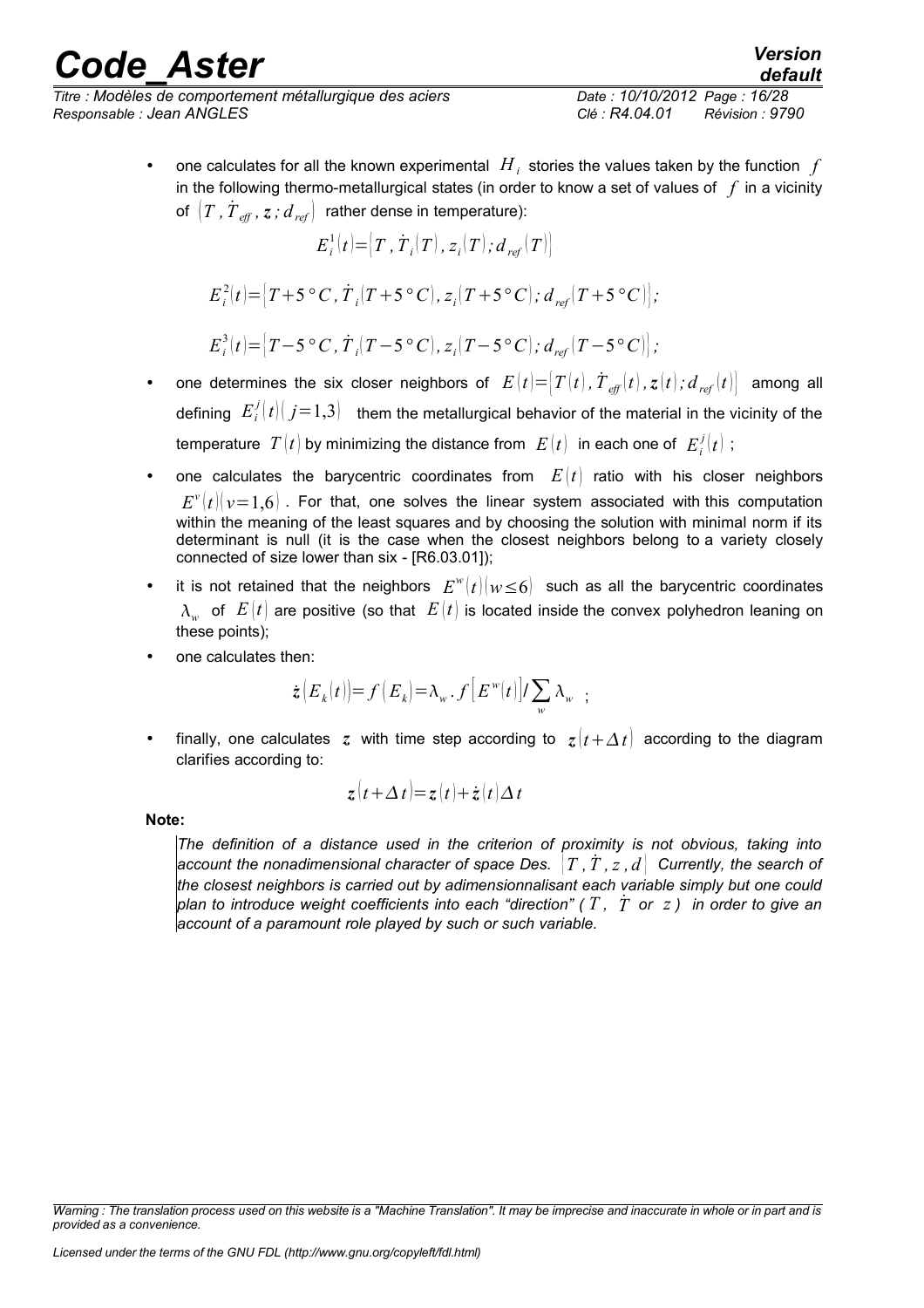*Titre : Modèles de comportement métallurgique des aciers Date : 10/10/2012 Page : 17/28 Responsable : Jean ANGLES Clé : R4.04.01 Révision : 9790*

### <span id="page-16-1"></span>**4 Model metallurgical behavior with the heating**

### **4.1 Assumptions**

<span id="page-16-0"></span>During the heating, the only transformation likely to occur is the transformation out of austenite, which one supposes the velocity independent the heating rate. In addition, it is also supposed that all the phases ferritic, perlitic, bainitic and martensitic transform in an identical way into austenite. These assumptions are generally common to all the models of austenitization [bib9], [bib10] and [bib11]. Consequently the model retained is form:

$$
\dot{z}_y = f\left(T, z_y\right).
$$

It is pointed out that the model metallurgical transformation proposed by Leblond and Devaux and established in the code Sysweld [bib11] is form (for the transformations with the heating and cooling):

$$
\dot{Z}(T\,,\,Z)\!=\!\lambda\frac{Z_{\textit{eq}}(T)\!-\!Z}{\tau(T)}
$$

where, for the austenitic transformation, the parameter  $\lambda$  is taken constant.

Comparative data to the experiment presented in [bib11], [bib12] and [bib13] show that, with the help of the identification of the functions  $Z_{eq}(T)$  and  $T(T)$  from tests with various heating rates, this model allows a completely satisfactory description of the austenitic transformation of steels. Nevertheless, it seems that the identification of the function  $\tau(T)$  remains difficult [bib4].

In *Code\_Aster*, the model of austenitic transformation is form:

$$
\dot{z}_y(T, z_y) = \frac{Z_{eq}(T) - z_y}{\tau(T)}
$$

but with a simple form for the function  $\tau(T)$ , in order to keep a set of metallurgical models of easy and fast identification.

*Warning : The translation process used on this website is a "Machine Translation". It may be imprecise and inaccurate in whole or in part and is provided as a convenience.*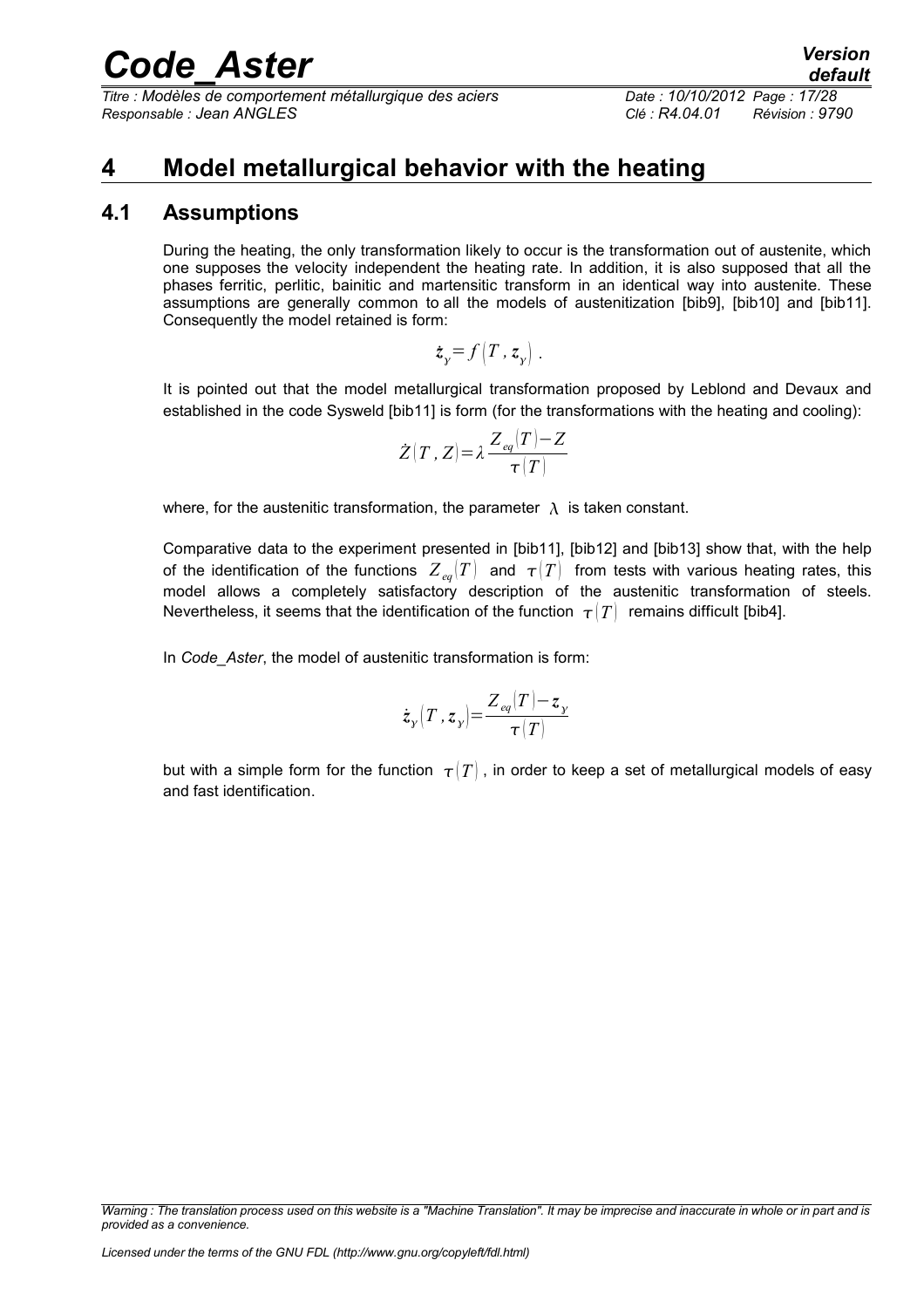:

*Titre : Modèles de comportement métallurgique des aciers Date : 10/10/2012 Page : 18/28 Responsable : Jean ANGLES Clé : R4.04.01 Révision : 9790*

### **4.2 Is such that form model**

<span id="page-17-0"></span>retained In its continuous form, the model retained:

$$
\dot{z}_y \left( T, z_y \right) = \frac{Z_{eq}(T) - z_y}{\tau(T)}
$$

where .  $\bullet$   $\mathcal{Z}_{\gamma}$  indicate the proportion of austenite;

• 
$$
Z_{eq}(T)
$$
 is the function (with  $Ac_1$  and  $Ac_3$  positive constants):  
\n
$$
Z_{eq}(T) = \begin{cases} 0 & \text{si } T \le Ac_1 \\ \frac{T - Ac_1}{Ac_3 - Ac_1} & \text{si } Ac_1 \le T \le Ac_3 \\ 1 & \text{si } T \ge Ac_3 \end{cases}
$$
 eq 4.2-2

•  $\tau(T)$  is the function (with  $\tau_1$  and  $\tau_3$  positive constants):

$$
\tau(T) = \begin{vmatrix}\n\tau_1 & \text{si } T \le Ac_1 \\
\tau_1 + \frac{T - Ac_1}{Ac_3 - Ac_1} (t_3 - t_1) & \text{si } Ac_1 \le T \le Ac_3 \\
\tau_3 & \text{si } T \ge Ac_3\n\end{vmatrix}
$$
 eq 4.2-3

**Remark 1:** definition of the function  $Z_{eq}(T)$ 

*the definition of the function*  $Z_{eq}(T)$  *is identical to that given by Leblond and Devaux in [bib11] and [bib12]. It corresponds to the evolution of the austenite rate transformed for very low heating rates. Indeed, with T built-in, Z eqT is the asymptotic solution towards which the solution of the differential equation [éq 4.2-1] tends with the time-constant*  $\tau(T)$  . For *low heating rates, the asymptotic solution can be regarded as attack at every moment and*  $Z_{\text{eq}}(T)$  thus corresponds to the evolution of the austenite rate transformed during "quasistatic" evolutions. The function  $\ Z_{\it eq}(T)$  thus is entirely defined by the data of  $\ AC_{1}$  and  $Ac_{3}$  which is done under single-ended spanner keys <code>AC1</code> and <code>AC3</code> under the key word *factor META\_ACIER of the command DEFI\_MATERIAU .*

**Notice 2:** form function  $\tau$   $(T)$ 

*In the model proposed by Leblond and Devaux, the form of the function*  $\tau(T)$  is not *specified and this function is identified in order to obtain a satisfactory agreement between the initial temperatures and end of transformation experimental and calculated. In order to obtain a model of identification simple and rapid we chose a simple form for the function*  $\tau$ <sup> $\vert$ </sup>  $T$  . More precisely, to be able to integrate the equation of evolution [éq 4.2-1] one first of *all considered the case where the function*  $\tau$  *T is constant. In this case, one can then propose two possibilities of simple identification of this constant function. The first* possibility consists in identifying a value  $\, \tau_{_{1}} \,$  of  $\, \tau_{-} \,$  making it possible to describe the *beginning of the transformations correctly whereas the second consists in identifying a value*  $\tau_{3}^{\parallel}$  of  $\parallel$   $\tau$  making it possible to describe the end of the transformations correctly. One then *tested the model obtained with a function*  $\tau(T)$  refines definite starting from the values  $\tau_1$ and  $\,\tau_{_3}\,$  above definite. The got results being completely satisfactory and comparable to *those obtained with the model available in Sysweld, one chose to introduce into Code\_Aster* a model where the function  $|\tau(T)|$  is closely connected and is defined by  $|\tau_1|$  and  $|\tau_3|$  which *are indicated with AC1 and AC3 .* 

*Warning : The translation process used on this website is a "Machine Translation". It may be imprecise and inaccurate in whole or in part and is provided as a convenience.*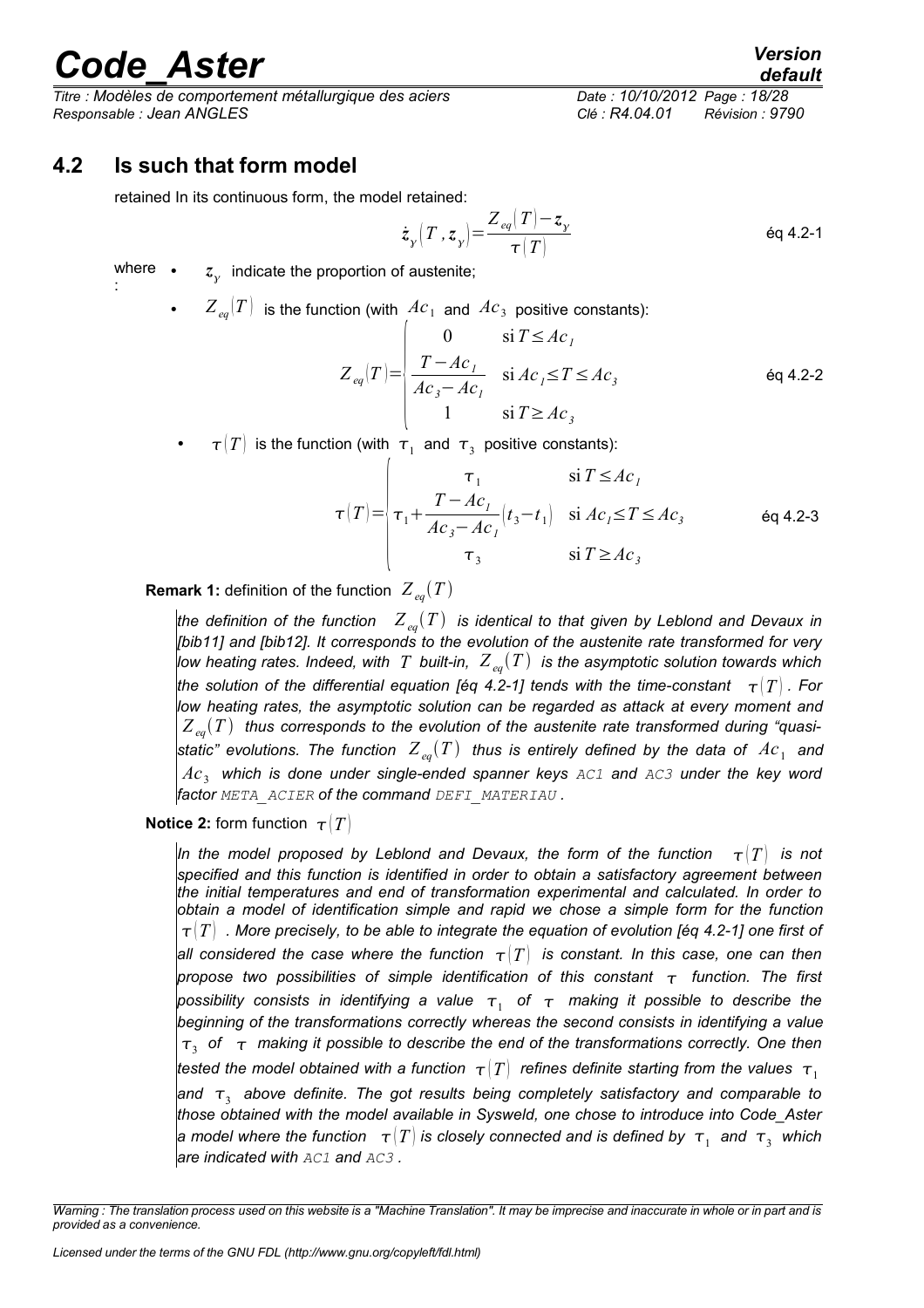*Titre : Modèles de comportement métallurgique des aciers Date : 10/10/2012 Page : 19/28 Responsable : Jean ANGLES Clé : R4.04.01 Révision : 9790*

### **4.3 Integration of the equation of evolution**

<span id="page-18-2"></span>In *Code\_Aster*, one chose to integrate the equation of evolution [éq 4.2-1] exactly in  $z_{\chi}$  and explicitly in  $\dot{T}$  and  $\tau$  on each time step (i.e while considering and  $\dot{T}$  constants  $\tau$  on the step and equal to their values at the beginning of time step). One obtains then: .

$$
z_{y}(t+\Delta t) = \frac{-\tau(t)\dot{T}(t)}{Ac_{3}-Ac_{1}} + Z_{eq}(t+\Delta t) - \left\{-\frac{\tau(t)\dot{T}(t)}{Ac_{3}-Ac_{1}} + Z_{eq}(t) - z_{y}(t)\right\} \exp\left[-\frac{\Delta t}{\tau(t)}\right]
$$

The consequent evolution of the proportions of all the other metallurgical components is then defined by: .

$$
Z_i\big|t+\Delta t\big)=Z_i\big|t\big|\Bigg.\Bigg(1-\frac{z_y\big|t+\Delta t\big|-z_y\big|t\big|}{1-z_y\big|t\big|}\Bigg)\ \text{In other words}
$$

, each phase present is transformed into austenite to the amount of its proportion at the beginning of time step. Evolution

### **4.4 of the austenitic size of grain to the Once austenized**

<span id="page-18-1"></span>heating, steel sees its size grain to increase more or less quickly according to the temperature, but this growth always takes place since austenite appears with a size of grain null. The austenitic growth of grain is a thermically activated process. The model of growth selected is that of Grey and Higgins, adapted to treat the material in the course of transformation [bib15]: Model

#### **growth: Growth**

$$
\frac{d}{dt}(d) = \frac{1}{\lambda} \left( \frac{1}{d} - \frac{1}{d_{\text{lim}}} \right)
$$

**in the course of transformation, austenite appearing with a size of grain null: with**

$$
\frac{d}{dt}(d) = \frac{1}{\lambda} \left( \frac{1}{d} - \frac{1}{d_{\lim}} \right) - \frac{dz/dt}{z}d
$$

$$
\lambda = \lambda_0 \cdot \exp\left(\frac{Q_{app}}{RT}\right)
$$

$$
d_{\lim} = d_{10} \exp\left(-\frac{W_{app}}{RT}\right)
$$

*z proportion* of the austenitic phase:

*d* diameter of austenitic grain homogeneous to a length:

 $d_{\text{lim}}$  cut limiting grain, dependant on homogeneous  $d_{10}$  material parameter to a length and

*Qapp* : *W app* materials parameters homogeneous with energies of activation (): *J.mol*<sup>−</sup><sup>1</sup>

*R* constant of perfect gases (): 8.314 *J.K*<sup>−</sup><sup>1</sup> .*mol*<sup>−</sup><sup>1</sup>

 $d_{10}$  homogeneous material parameter at seconds per unit of length Note:

*Materials parameters are with being informed under key word META\_ACIER of DEFI \_MATERIAU. Digital processing*

### <span id="page-18-0"></span>**4.4.1 The computation**

:

*Warning : The translation process used on this website is a "Machine Translation". It may be imprecise and inaccurate in whole or in part and is provided as a convenience.*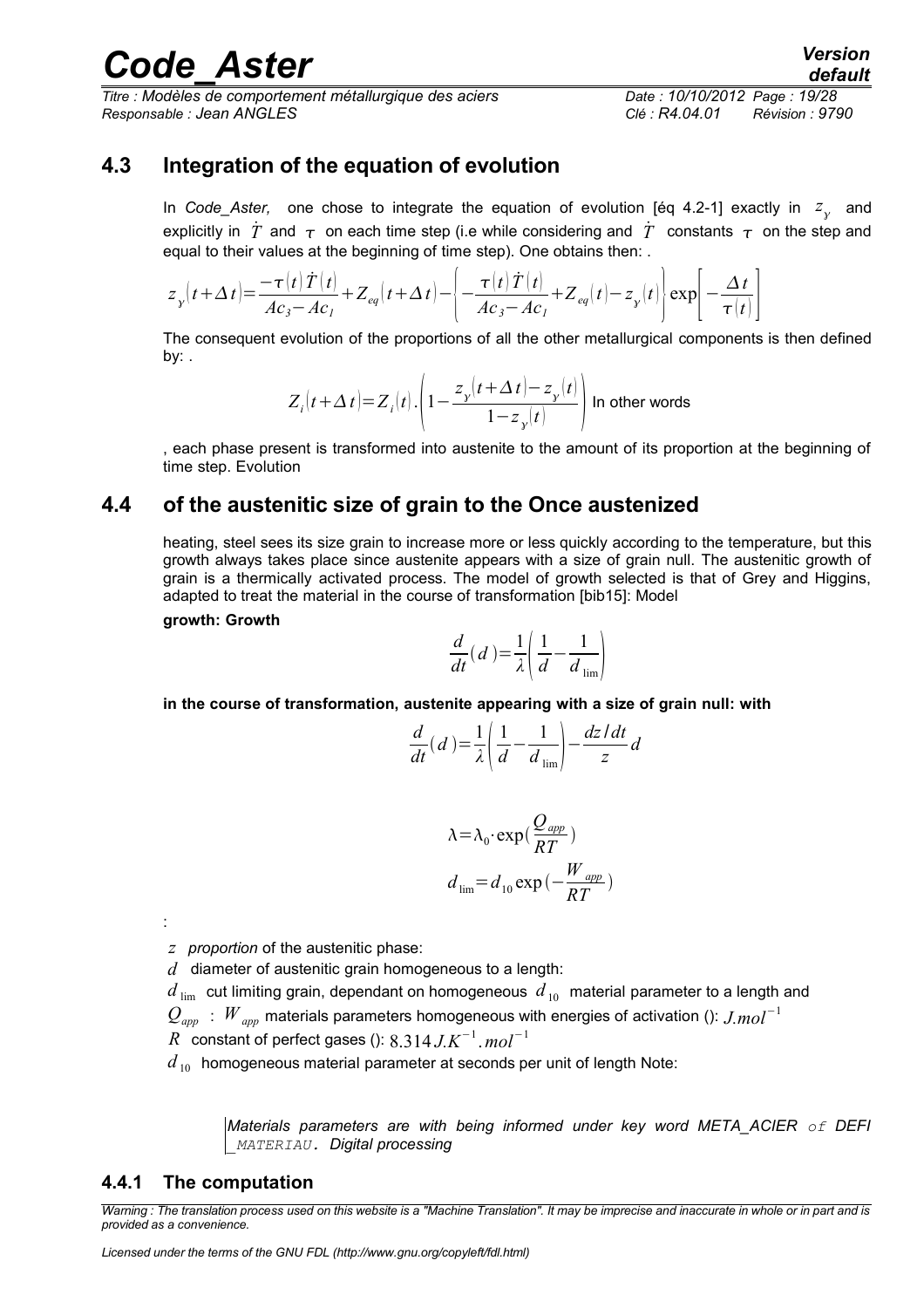*Titre : Modèles de comportement métallurgique des aciers Date : 10/10/2012 Page : 20/28 Responsable : Jean ANGLES Clé : R4.04.01 Révision : 9790*

of the size of grain is carried out after the computation of proportion of phase and the integration of the equation of evolution is made according to an implicit scheme in. *D* From where: One

$$
\Delta d = \frac{1}{\lambda} \left( \frac{1}{d} - \frac{1}{d_{\text{lim}}} \right) \cdot \Delta t - \frac{\Delta z}{z^+} \cdot d
$$

$$
d = d^- + \Delta d = d^- + \frac{1}{\lambda} \left( \frac{1}{d} - \frac{1}{D_{\text{lim}}} \right) \cdot \Delta t - \frac{\Delta z}{z^+} \cdot d
$$

<span id="page-19-0"></span>solves a quadratic equation in. *D* Meanings

### **4.5 of the metallurgical evolution In**

a structural analysis, certain zones can undergo a heating while others cool. Moreover, under certain conditions, an austenitic transformation initiated during the heating can continue at the beginning of cooling. There thus does not exist, strictly speaking, an austenitic model of transformation and a model of transformation to cooling but only one model of metallurgical transformations which according to the temperature considered and signs it velocity of evolution thermal is described either by the model decomposition of austenite, or by the model of training of austenite. With regard to

the model introduced into Code\_Aster *,* the meaning of the metallurgical evolution (it is - with-to say training or decomposition of austenite) is given as follows: AUST

| $\left  T(t+\Delta t) \right  < A c_1$ |    | $\in$ $\left[Ac_1; Ar_3\right]$                                                           |       |  |  |
|----------------------------------------|----|-------------------------------------------------------------------------------------------|-------|--|--|
| T(t) > 0                               |    | <i>REFR</i>                                                                               |       |  |  |
| $T(t)=0$                               | if | REFR $\mathbf{z}_{\gamma} \ge Z_{eq} \to$ if AUST $\mathbf{z}_{\gamma} < Z_{eq} \to$ AUST | REFR  |  |  |
|                                        |    | <i>AUST</i>                                                                               | where |  |  |

REFR *means* that the metallurgical evolution is determined by the model decomposition of austenite and where AUST *means* that the metallurgical evolution is determined by the model training of austenite. Note:

### **AR3**

*is also a characteristic of the metallurgical behavior to cooling already defined by the model of transformation in cooling. Identification*

*Warning : The translation process used on this website is a "Machine Translation". It may be imprecise and inaccurate in whole or in part and is provided as a convenience.*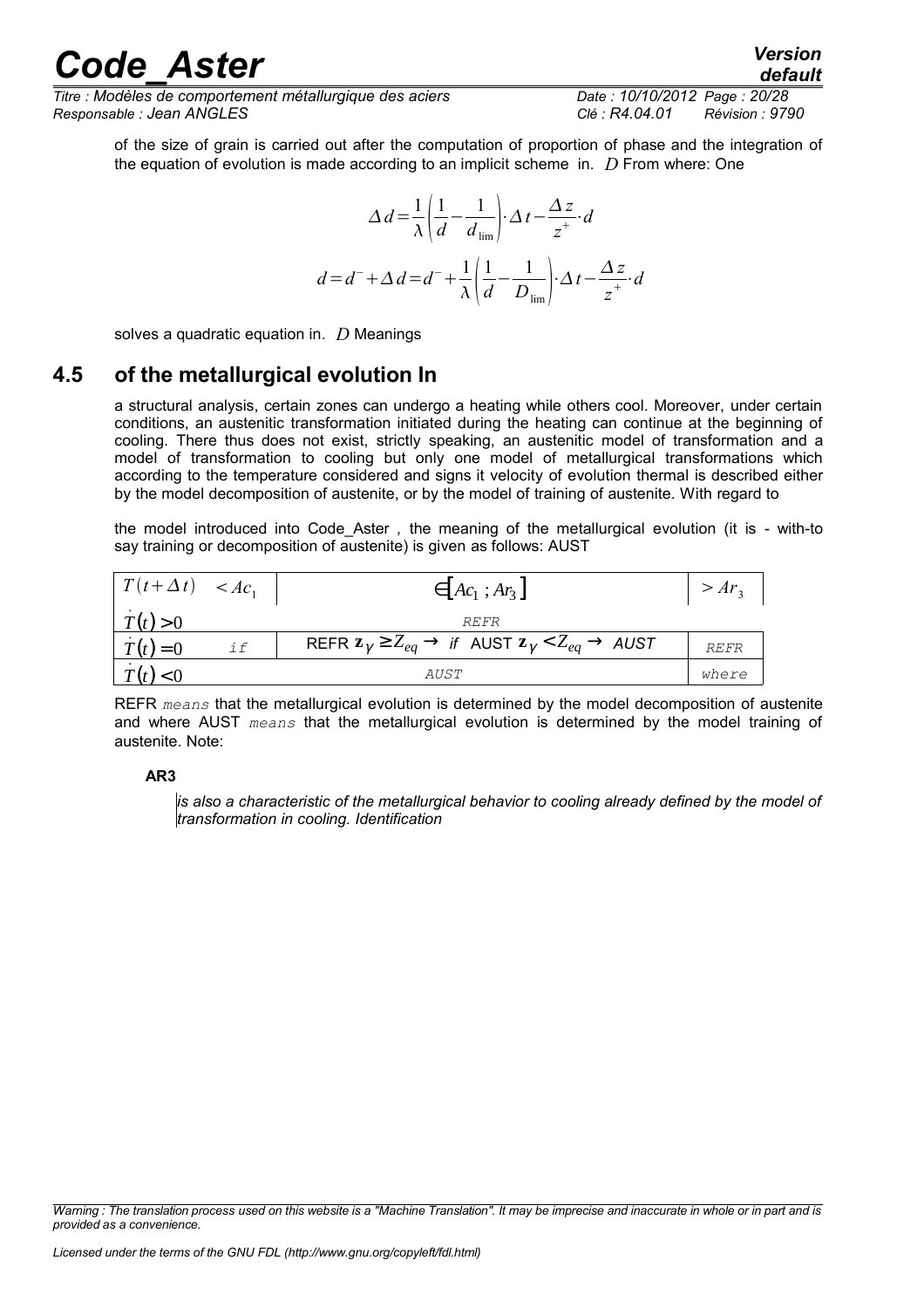*Titre : Modèles de comportement métallurgique des aciers Date : 10/10/2012 Page : 21/28 Responsable : Jean ANGLES Clé : R4.04.01 Révision : 9790*

### <span id="page-20-2"></span>**5 of the model to the heating Determination**

### **5.1 of the Zeq function (T) can**

<span id="page-20-1"></span> $Z_{eq}(T)$  be regarded as the quasi static solution of the differential equation [éq 4.2 - 1] and one chooses to define it (as in [bib11]) by the relation [éq 4.2-2]. In

this statement, the temperatures and  $\textit{Ac}_1$  are  $\textit{Ac}_3$  the quasi static temperatures "theoretical" of beginning and end of austenitic transformation which correspond toan austenite rate formed still equal to zero or already equal to one. In fact

, these temperatures are difficult to determine in experiments and one generally considers that the quasi static temperatures of beginning and end of austenitic transformation in experiments given correspond, respectively, to 5 and 95% of formed austenite. In other words, if one notes and *Ac*'<sup>1</sup> these  $Ac'$ <sub>3</sub> temperatures, they check: and

$$
Z_{eq}[Ac'] = 0.05
$$
 eq  $Z_{eq}[Ac'] = 0.95$  5.1-1

to determine and  $A c^\prime_{\;1}$  one  $A c^\prime_{\;3}$  can use tests of dilatometry at low heating rate or apply formulas of the literature connecting the quasi static temperatures of beginning and end of austenitic transformation to the composition of steels. In general these temperatures are also indicated on diagrams TRC used for the identification of the model of transformation to cooling or can be estimated using formulas knowing the composition of steel [bib4]. Lastly,

knowing and  $Ac'_{I}$  ,  $Ac'_{3}$  one can then determine the temperatures and  $Ac_{I}$  defining  $Ac_{3}$  the function from  $Z_{eq}(T)$  the two equations [éq 5.1-1] above. A complete example of identification of the austenitic model of transformation is presented in [bib4]. Determination

### **5.2 of the function TAU (T) In**

<span id="page-20-0"></span>a general way, it is not easy to give off layer of a simple and fast identification of the function.  $\tau(T)$ This is why one proposes to adopt for this function the form simplified below [éq 5.2-1]. If:  $Ac_1$ ≤ $T$ ≤ $Ac_3$  éq

$$
\tau(T) = \tau_1 + \frac{T - Ac_1}{Ac_3 - Ac_1} \left(\tau_3 - \tau_1\right)
$$
 5.2-1 where

and  $\tau_1$  is  $\tau_3$  positive constants. For

the phase of identification, one considers the typical case initially where is  $\tau$  constant enters and  $Ac_1$ .  $Ac_3$  One proposes two types of identification then allowing to determine either a value of  $\tau_1$ coherent  $\tau$  with the experimental temperatures of beginning of transformation, or a value of  $\tau$ , coherent  $\tau$  with the experimental temperatures of end of transformation. One

*Warning : The translation process used on this website is a "Machine Translation". It may be imprecise and inaccurate in whole or in part and is provided as a convenience.*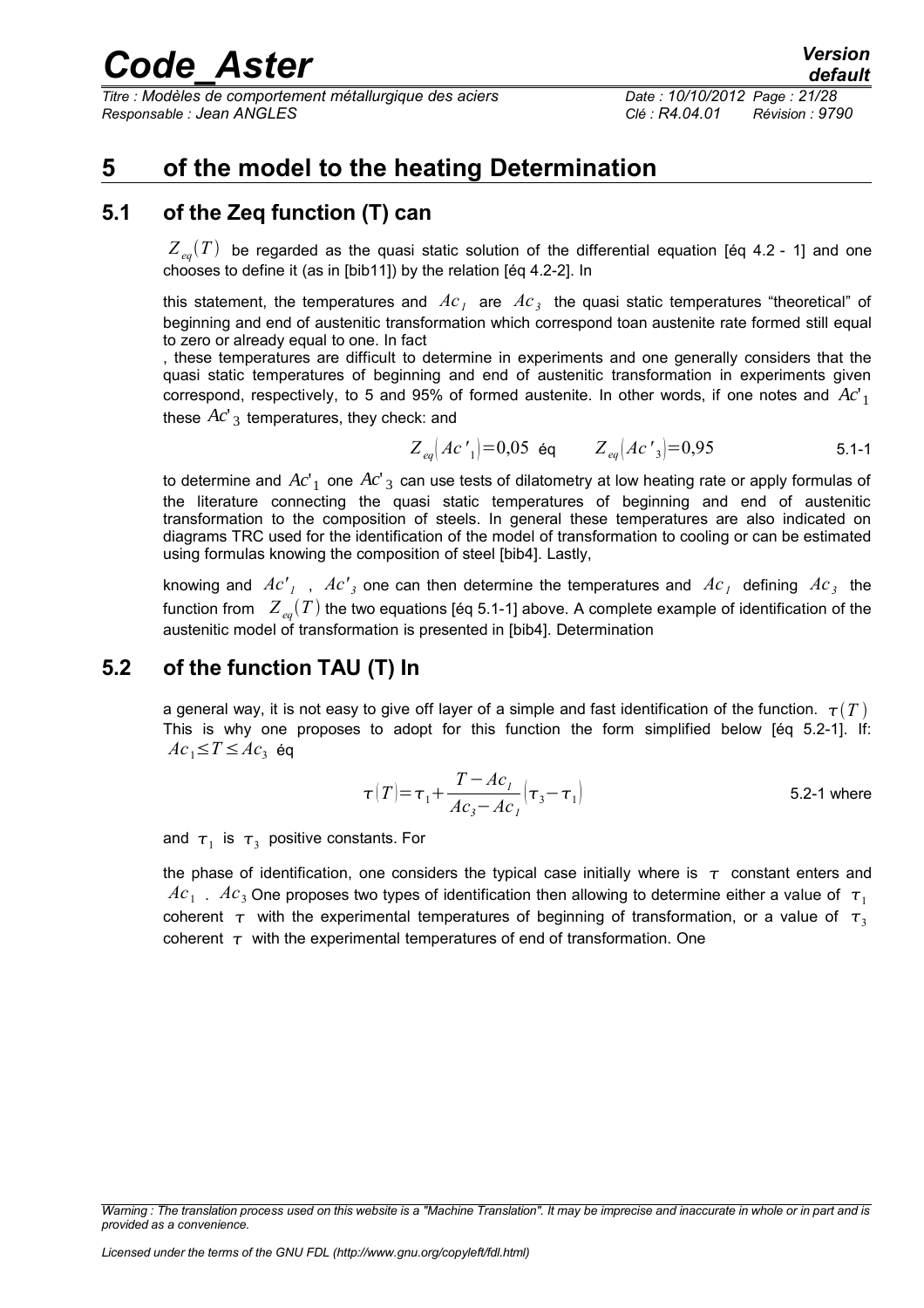| <b>Code Aster</b> | <b>Version</b> |
|-------------------|----------------|
|                   | default        |

*Titre : Modèles de comportement métallurgique des aciers Date : 10/10/2012 Page : 22/28 Responsable : Jean ANGLES Clé : R4.04.01 Révision : 9790*

presents in [bib4] the results got by these two identifications and one shows (without another form of theoretical justification) that the function refines  $|\tau(T)|$  definite with the values and  $|\tau_1|$  previously  $|\tau_3|$ given allows to obtain an agreement with the experiment completely comparable to that obtained with the model from Leblond. Identification

### **5.2.1 of TAU\_3 from AC' 3 For**

<span id="page-21-1"></span>and  $\dot{T}$  constants  $\tau$  and the initial condition,  $z_{y}^{}/A c_{I}^{}$  = 0 the solution of the equation of evolution [éq 4.2-1] is (as long as is  $\left. Z_{eq}^{'}(T)\right.$  constant, i.e. as long as)  $\left. T{\le}Ac_{3}\right.$  : In particular

$$
z_{y}(T) = Z_{eq}(T) - \tau \cdot Z_{eq}^{'}(T) \cdot \dot{T} \cdot \left(1 - \exp\left[\frac{Ac_{I} - T}{\tau \cdot \dot{T}}\right]\right)
$$

, one thus has, for:  $T = Ac_3$ 

$$
0.95 = Z_{eq}(A c_3^{'}) - \tau \cdot Z_{eq}^{'}(T) \cdot \dot{T} \cdot \left(1 - \exp\left[\frac{Ac_1 - Ac_3'}{\tau \cdot \dot{T}}\right]\right)
$$

A test of dilatometry at heating rate constant (and not very low) then makes it possible to determine the value of  $\tau_3$  making it possible  $\tau$  to reach the agreement between the experimental and calculated values.  $A c_3^{'}$  One presents in [bib4] comparisons between experiment and computation obtained by thus identifying the function considered  $\tau$  as constant. Identification

### **5.2.2 of TAU\_1 from AC' 1 In the same way**

<span id="page-21-0"></span>that previously, one can also write, for:  $T = A c_1^{'}$  éq

$$
0,05 = Z_{eq} (A c_1^{'} ) - \tau \cdot Z_{eq}^{'} (T) \cdot \dot{T} \cdot \left( 1 - \exp \left[ \frac{A c_1 - A c_1^{'} }{\tau \cdot \dot{T}} \right] \right)
$$
 5.2.2-1 There

still, having a test at constant heating rate, the equation [éq 5.2.2-1] makes it possible to determine a value of  $\tau_1$  making it possible  $\tau$  to obtain a good agreement on the calculated and  $\overline{A}c_1^{'}$ experimental temperatures. Model

*Warning : The translation process used on this website is a "Machine Translation". It may be imprecise and inaccurate in whole or in part and is provided as a convenience.*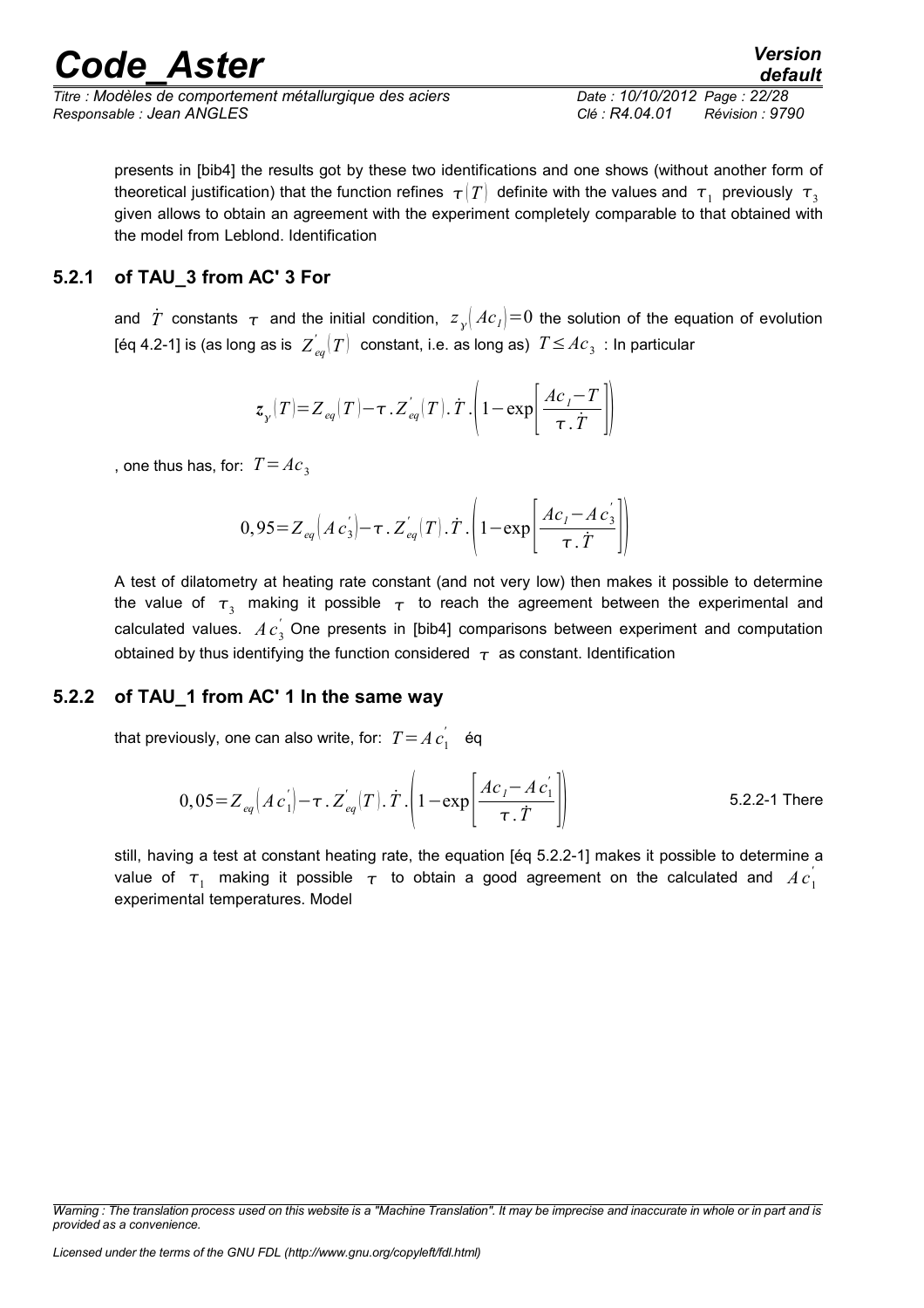*Titre : Modèles de comportement métallurgique des aciers Date : 10/10/2012 Page : 23/28 Responsable : Jean ANGLES Clé : R4.04.01 Révision : 9790*

*default*

### **6 computation of hardness**

<span id="page-22-0"></span>metallurgical computations can be supplemented by a computation of hardness of "hardening" associated with metallurgical structure. The model

selected uses the assumption according to which the hardness of a polyphase material point is well represented by a linear model of mixture of the microhardnesses of the components (here phases austenite, ferrite, pearlite, bainite and martensite). The microhardnesses are taken as being constants of the material and phase considered. The model

is written then: :  $H V \! = \! \sum_k$  $z_k$  *HV*  $_k$ 

*HV* hardness (here Vickers for example) of the polyphase point:

 $z_k$  proportion of the phase  $k$ :

 $H V_k$  hardness of the phase.  $k$  Although

rather simple, this model gives very correct results [bib14]. In

Code Aster the computation of hardness is done via the operator of postprocessing CALC  $META$ ; option " DURT\_ELGA" for computations of hardness to Gauss points and option " DURT\_ELNO" for computations with the nodes by elements.

Hardnesses of the various metallurgical phases are data materials provided by the user under factor key word the DURT\_META of operator DEFI MATERIAU. DURT\_META

(F1\_DURT

: HVf F2\_DURT : HVp F3\_DURT : HVf F4\_DURT : HVf C\_DURT : HV) Bibliography

*Warning : The translation process used on this website is a "Machine Translation". It may be imprecise and inaccurate in whole or in part and is provided as a convenience.*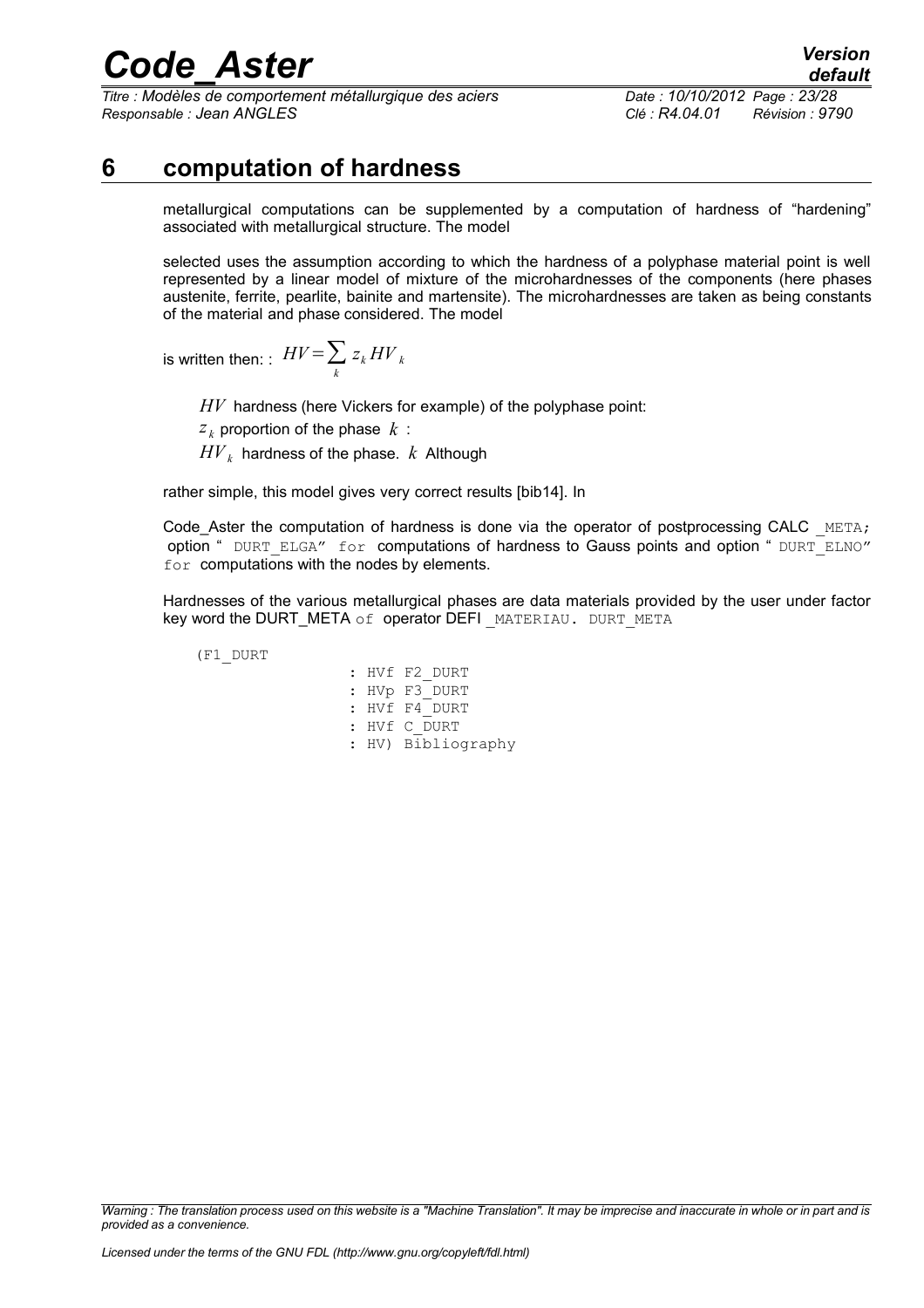*Titre : Modèles de comportement métallurgique des aciers Date : 10/10/2012 Page : 24/28 Responsable : Jean ANGLES Clé : R4.04.01 Révision : 9790*

### **7 WAECKEL**

- <span id="page-23-1"></span>1) F.: Metallurgy elements for the study of structure transformations in steels. Note Intern EDF-DER, HI-71/8075, March 1993. WAECKEL
- 2) F.: A thermo-metallurgical constitutive law of steels for the mechanical computation of structures. Mechanical doctorate ès, Ensam Paris, March 1994. ANDRIEUX
- 3) S., WAECKEL F.: A metallurgical model of behavior of steels to cooling. Note intern EDF-DER, HI-74/94/072/0, October 1994. WAECKEL
- 4) F.: Modelization of the austenitic transformation in the Code\_Aster *. Note* intern EDF-DER HI-74/95/017/0, July 1995. WAECKEL
- 5) F., DECEIVED P.: Comparison of the metallurgical models of behavior established in the Code\_Aster *and* sysweld. Note intern EDF - DER, HI-74/94/076/0 and HT - 26/94/033/A, March 1995. MARIGO
- 6) J.J. : The thermomechanical behavior of the simple mediums with variables mémoratrices: I General information and first examples. Note Intern EDF-DER HI/5147-07, 1985. KOISTINEN
- 7) DP, MARBURGER RE: A general equation prescribing extent of austenite - martensite transformation in pure Fe-C alloys and lime pit carbon steels. Recorded Metallurgica, vol.7, pp. 59-60, 1959. AEBY
- 8) GAUTIER E.: Transformations perlitic and martensitic under tensile stress in steels. Science doctorate Physics, Institut National Polytechnique of Lorraine, 1985. DENIS
- 9) S. FARIAIS D. SIMON: A, Mathematical model coupling phase transformations and temperature evolutions in steels. International ISIJ, vol.32, n° 3,1992, pp. 316-325. GIUSTI
- 10) J.: Stresses and residual strains of thermal origin. Application to the welding and the hardening of steels. Doctorate of State ès Physical science. University Paris 6,1981. LEBLOND
- 11) JB, DEVAUX JC: A new kinetic model for anisothermal metallurgical transformation in steels including effect of austenitic grain size, 1984. Recorded Metallurgica, vol.32, n° 1, pp. 137-146. J.
- 12) C. DEVAUX: Studies of the stresses of thermal origin in the zones affected by heat during an operation of welding. Contract D.G.R.S.T., n° 79.1095, Report of end of search. LEBLOND
- 13) J.B., MOTTET G., DEVAUX J., DEVAUX J.C: 1985. Mathematical models of anisothermal phase transformation in steels and predicted plastic behavior. Materials Science and Technology, vol.1, n° 10 october 1985, pp. 815-822. RAZAKANAIVO
- 14) A.: Introduction of a model of computation of hardness into the Code\_Aster *. Report* MN, 97/005, January 1997. MARTINEZ
- 15) MR.: Junction 16MND5-Inconel 690-316LN by welding-diffusion, development and computation of the residual stresses of process. Doctorate Mines of Paris, 12 1999. **Description**

### <span id="page-23-0"></span>**8 of the versions of the document Version**

| <b>Aster</b><br><b>Author</b> | <b>S</b> ) Organization<br>$ $ (S) Description | of the modifications 5 F.WAECKEL |
|-------------------------------|------------------------------------------------|----------------------------------|
|                               |                                                |                                  |

*Warning : The translation process used on this website is a "Machine Translation". It may be imprecise and inaccurate in whole or in part and is provided as a convenience.*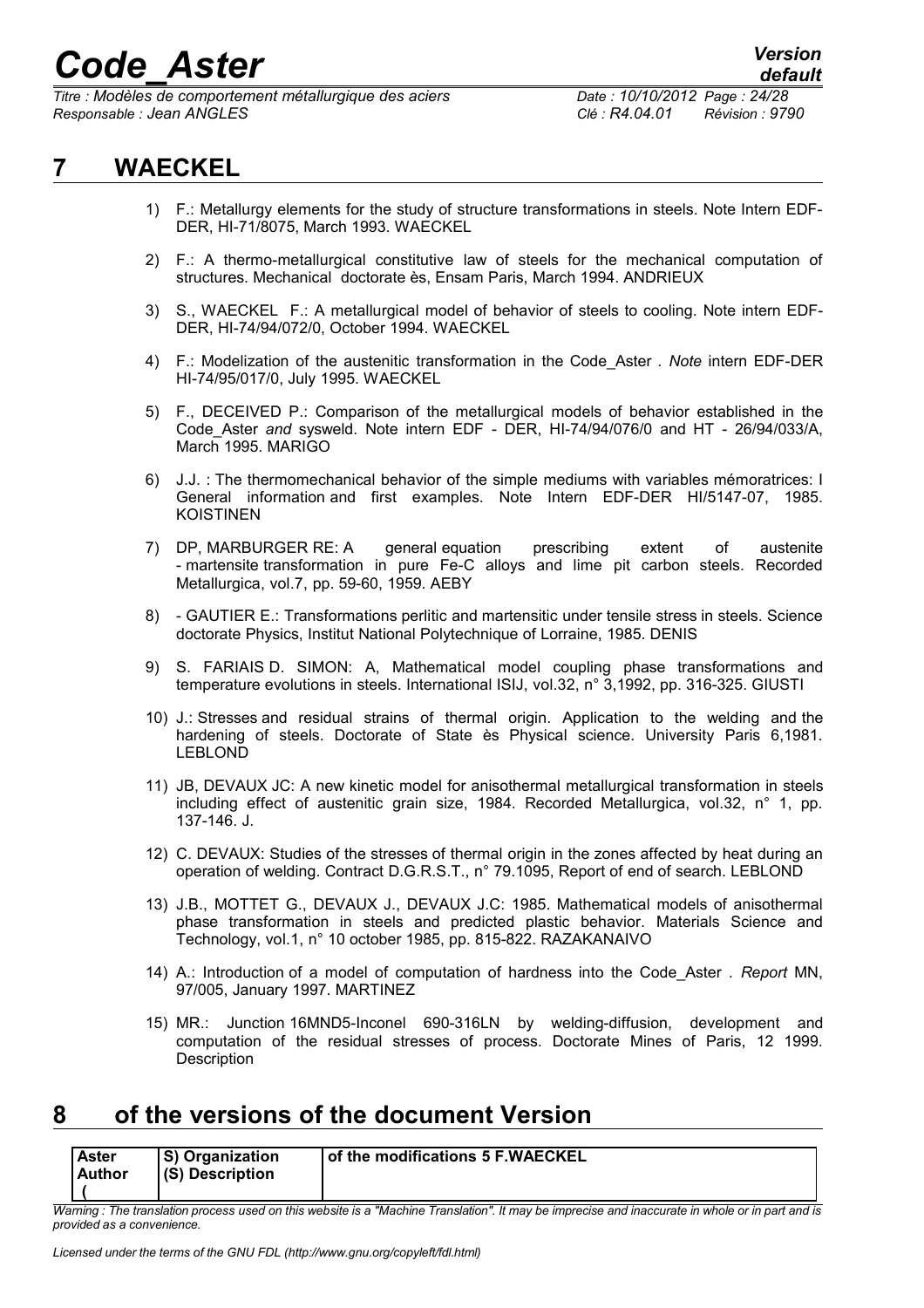*Titre : Modèles de comportement métallurgique des aciers Date : 10/10/2012 Page : 25/28 Responsable : Jean ANGLES Clé : R4.04.01 Révision : 9790*

|                  | A.RAZAKANAIVO   the computation of hardness One presents |
|------------------|----------------------------------------------------------|
| I EDF-R&D        |                                                          |
| /AMA addition of |                                                          |
|                  |                                                          |

*Warning : The translation process used on this website is a "Machine Translation". It may be imprecise and inaccurate in whole or in part and is provided as a convenience.*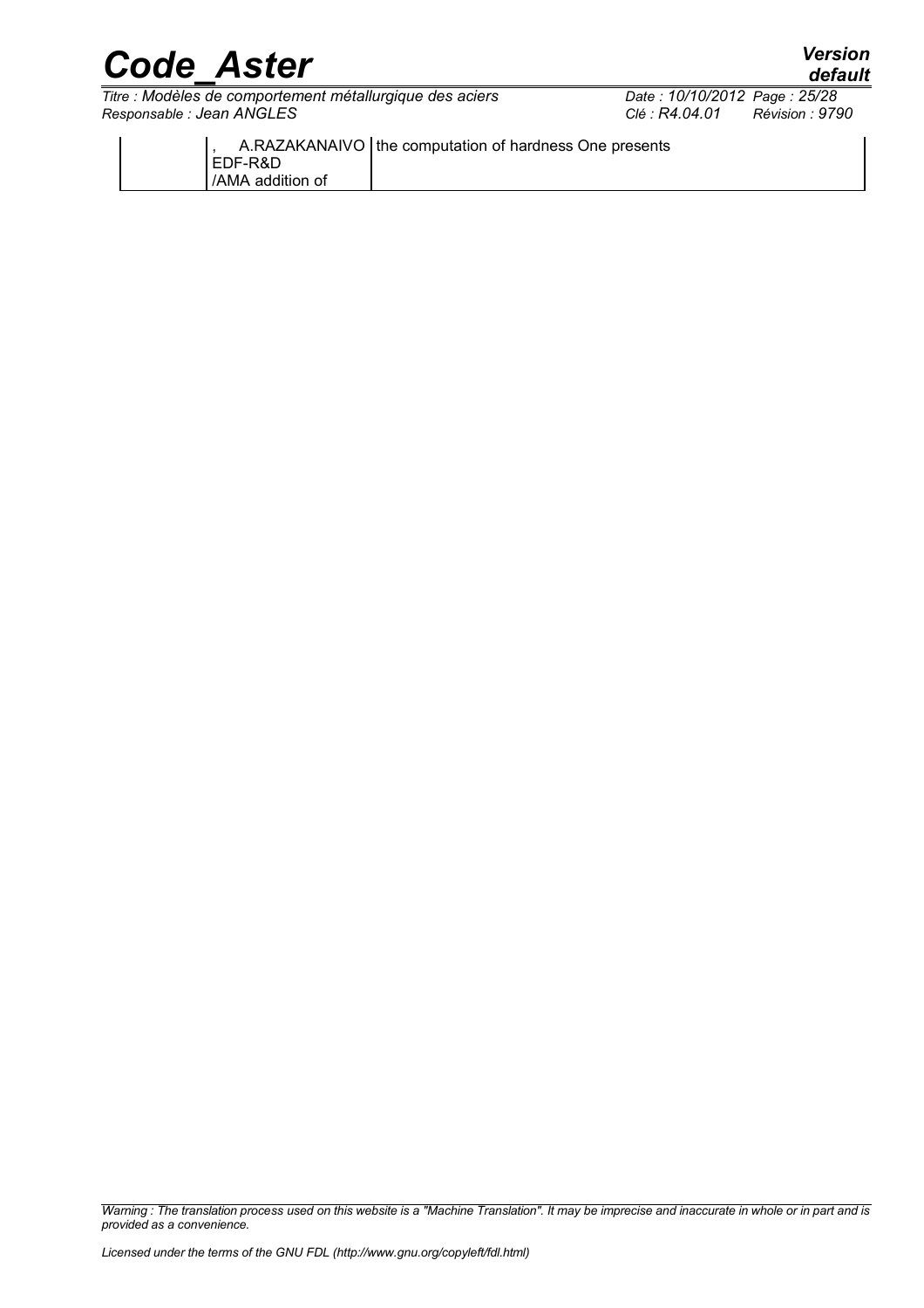*Titre : Modèles de comportement métallurgique des aciers Date : 10/10/2012 Page : 26/28 Responsable : Jean ANGLES Clé : R4.04.01 Révision : 9790*

### **Annexe 1**

below an example of the procedure of seizure of an experimental thermo-metallurgical history (at nonconstant velocity of cooling). One first of all shows the furnished information by the user with the software of seizure: velocity of cooling with, composition 700 *° C* with ambient, experimental temperatures of beginning and end of transformation,…. This information is registered in bold characters and Italic; the temperatures are indicated in and the  $\degree C$  velocities of cooling in. All  $\degree C/s$  the thermo-metallurgical states defining this experimental history and their data-processing storage are then presented and the figure [Annexe1-a] represents, always for this history and according to the temperature, the supposed metallurgical evolution solution of the differential equation [éq 2.3-2] as well as the recall of the abundant data during the seizure. SEIZED

```
BY the TRC SEIZED
       BY the STORIES THERMOMETALLURGIQUES WHICH ONE WITH the EXPERIMENTAL
                        KNOWLEDGE FOR an ACIER GIVES Enter
the name of steel (8 alphabetical characters maximum) trcacier 
Enter
the value of temperature 836 To enter Ar<sub>3</sub>the value of the temperature below which all the transformations are finished 200
LE 
TRC
EAST CHARACTERIZES PAR: 1 -
the number of stories which composes it; 2 -coefficients A, B, C, D, E, F of the polynomial: A + BT + CT2 + DT3 + ET4 + FT5defining the curve F controls cooling (T) such as: T(T) =exp {F (T) - F (700) - ln [Tp (700) F' (700) 1} where: 
is Tp the derivative of and that T(t) of F' ; 3 it Fvalue of the austenitic size of grain dref of the diagram; CAUTION
! THE FIRST HISTOIRE SEIZED MUST BE SLOWEST; I.E. 
                   NEAREST TO do EQUILIBRE THERMODYNAMICS Enter 
the number of sets which you want to seize? 1 CAUTION
! you will seize 1 set 
(S) of thermo-metallurgical stories (OK = 0 ; Not = 1) 0 Enter
the number of stories of the group 1 1 Enter 
the value of the coefficients and A, B, C, D, E, F 8.563 d-0.0276 1.22D-4 -2.955D - 7 3.492D- 10 -1.517D - 13 11D-6 CAUTION
! the significant minimal proportion for a component with ambient of 0.03 History
number 1 Enter 
the value of Tpoint 700 -0.00542 
Enter
the final proportions of ferrite, pearlite and bainite for Zff , Zfpet Zfb history
1 0.764 
0.199 0.037 Entry 
of and the end initial temperatures of transformation for history 1 Do enter
the initial temperatures and of ferritic end of transformation Tdf and Tff 792
657.5
Do enter
```
*Warning : The translation process used on this website is a "Machine Translation". It may be imprecise and inaccurate in whole or in part and is provided as a convenience.*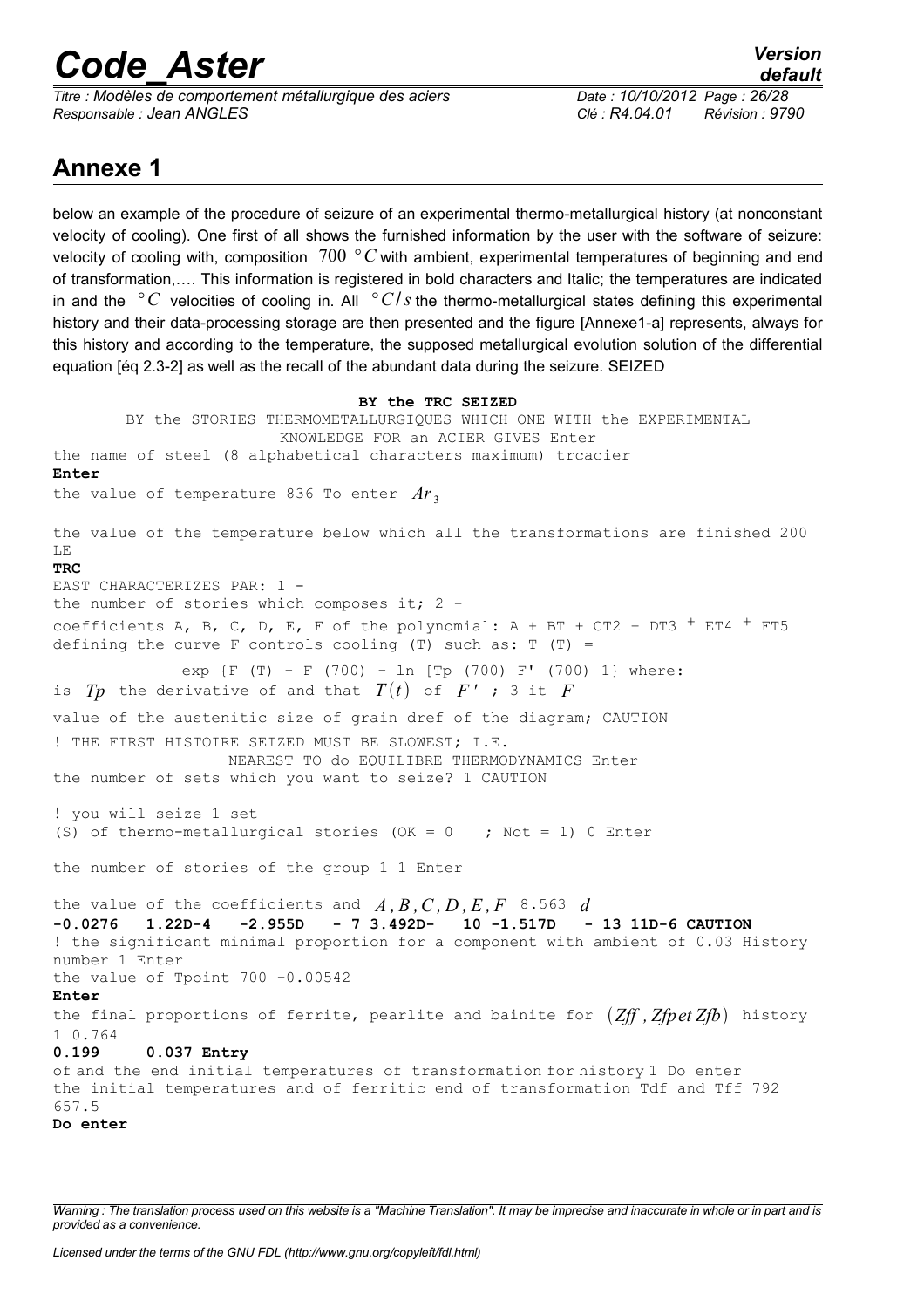### *Code\_Aster Version default*

*Titre : Modèles de comportement métallurgique des aciers Date : 10/10/2012 Page : 27/28 Responsable : Jean ANGLES Clé : R4.04.01 Révision : 9790*

the initial temperatures and of end from transformation perlitic and 657.5 *Tdp Tfp* **615 Do enter**  the initial temperatures and of end from transformation bainitic and 490 *Tdb* 420 *Tfb* **is you**  DO VALIDATE the HISTOIRE NUMBER? (YES = 1 NON = 0) 1 TPOINT A 700 -5.420D DEGREES - 03 Zff Tdf Tff 7.640 D 1 7.920D+ 2 6.575D+ 2 Zfp Tdp Tfp 1.990 D 01 6.575D+ 2 6.150D+ 2 Zfb Tdb Tfb 3.700 D 02 4.900D+ 2 4.200D+ 2 1 DEFINITION

of the coefficient of translation used to compute:, modelling  $\dot{T}_{\mathit{eff}}$  the influence of the size of grain on the kinetics of transforamtion: One thus

$$
\dot{T}^{\text{eff}} = \dot{T} \cdot \exp\left(a\left(d - d_{\text{ref}}\right)\right)
$$

defines the value of. Enter *a*

the value of the coefficient of translation has for the effect cuts grain: 11200. **DEFINITION**

OF the VARIATION OF ms According to One considers  $Zf + Zp + Zb$ that the martensitic transformation is described by the model of Koistinen-Marburger: in which

$$
Z_4(t) = \left[1 - \sum_{i=1}^{i=3} Z_i\right] \left[1 - \exp\left(\beta \left[\mathbf{Ms} - T\right]^+\right)\right]
$$

the martensitic initial temperature of transformation is, beyond *Ms* of a certain threshold, function of: . One  $Zf + Zp + Zb$  thus

$$
Ms(t) = Ms_0 + A \left[ \sum_{i=1}^{i=3} Z_i - Z^s \right]^{+}
$$

defines the values of and  $MS_0$  as well as  $\beta$  the values of Zs and A. Entrez the number of models of variation of ms according to Zf + Zp + Zb which you want to seize 1 Enter

the value of the Zs threshold and A for model 1 as well as the value, TPLM, the velocity of cooling with 700 °C of the slowest history leading to a partial martensitic transformation and of ( 0.47 -32.76

```
 -3,497 14.06 you 
Validate the model such as (YES = 1 NON = 0): ZS = 0.47 AM = -
                                          32.76 TPLM =
                                         - 3,497 = 14.06 1 Example
```
*Warning : The translation process used on this website is a "Machine Translation". It may be imprecise and inaccurate in whole or in part and is provided as a convenience.*